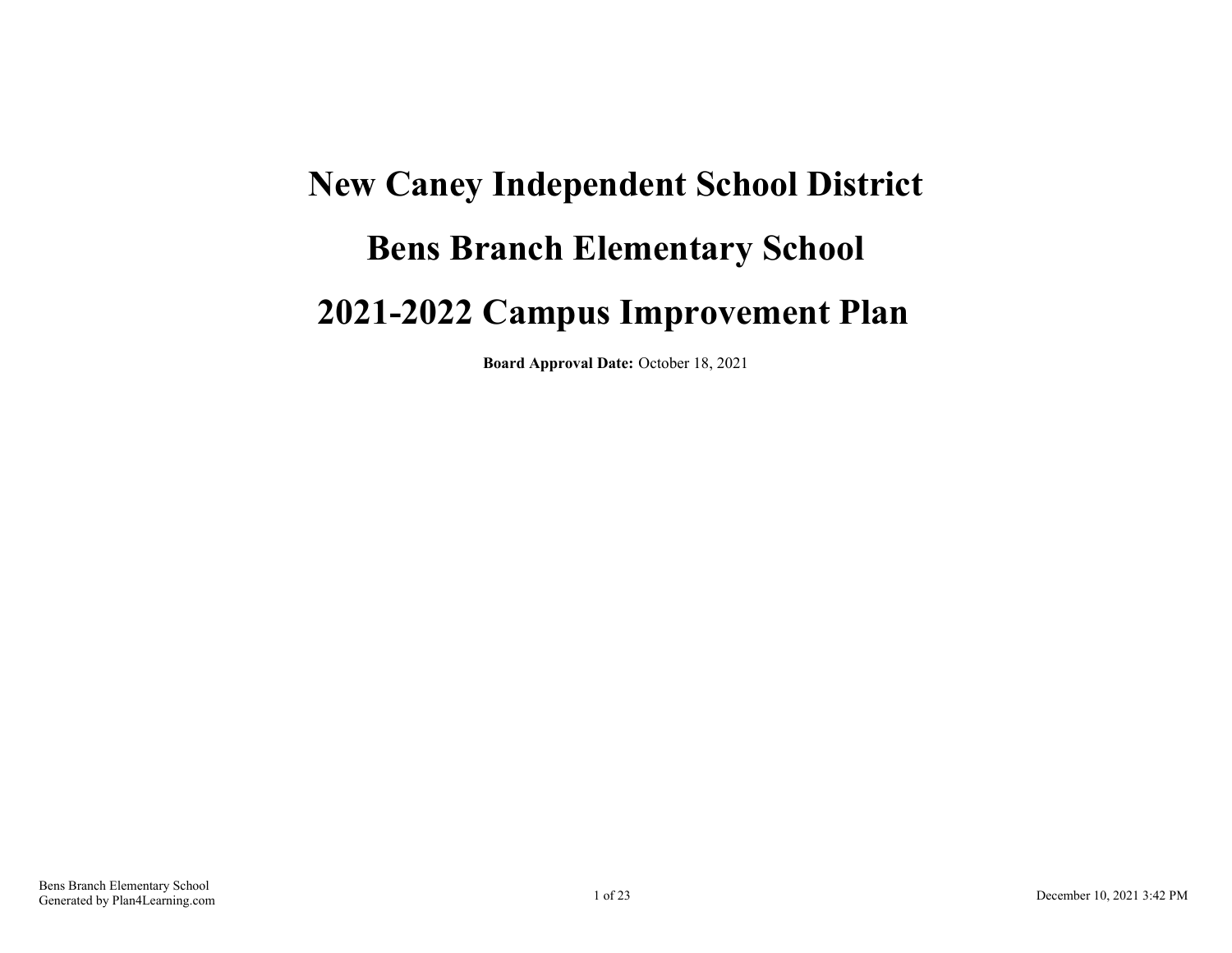**Mission Statement**

# **BENS BRANCH ELEMENTARY WILL PROVIDE AN EXEMPLARY EDUCATIONAL EXPERIENCE IN AN ENVIRONMENT THAT FOSTERS POSITIVE AND COLLABORATIVE RELATIONSHIPS BETWEEN STUDENTS, STAFF, FAMILIES**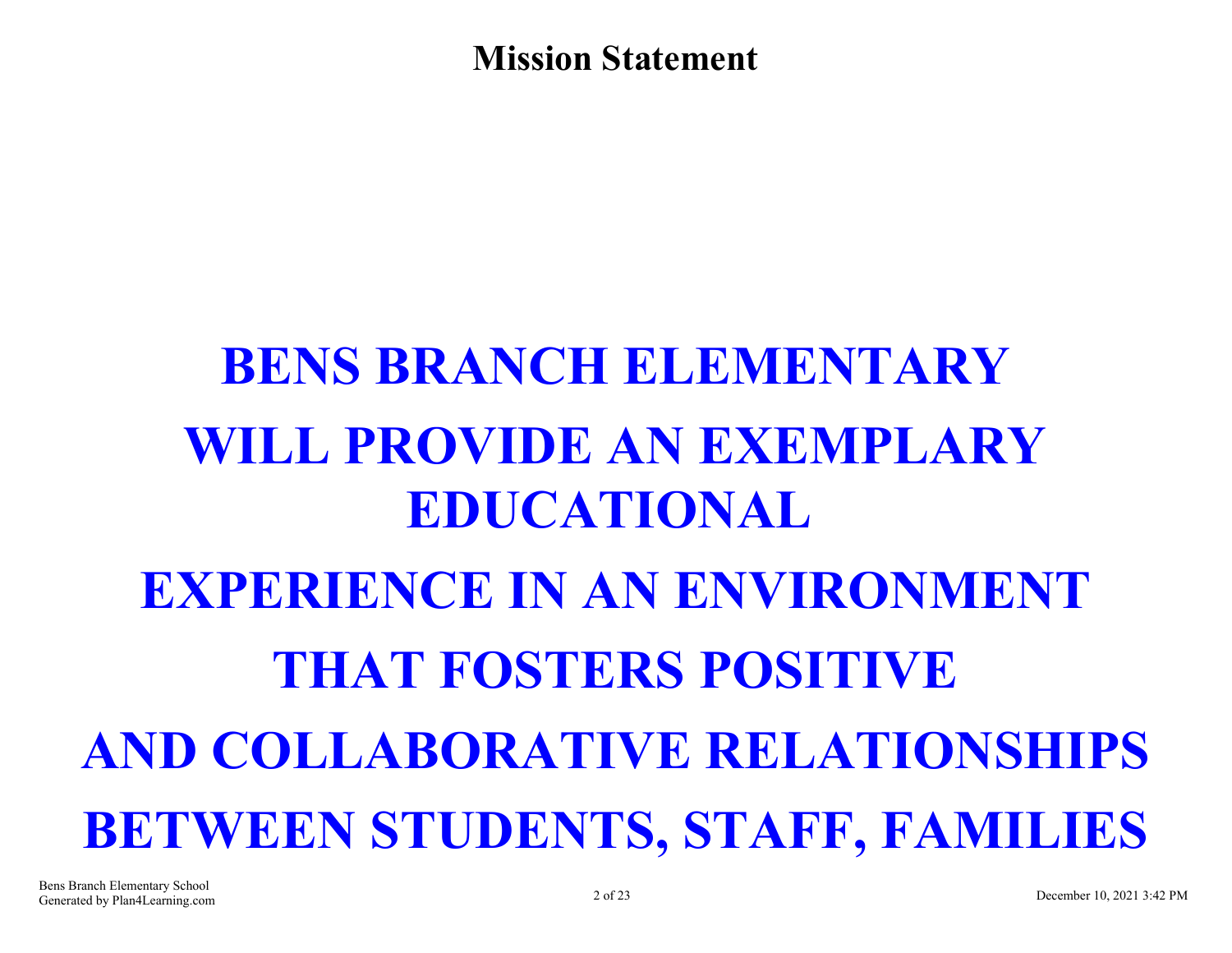## **AND**

## **COMMUNITY MEMBERS**.

**Vision**

# **BENS BRANCH ELEMENTARY WILL BE A PLACE WHERE ALL STUDENTS EXCEL IN MEETING THE CHALLENGES OF THE 21ST CENTURY.**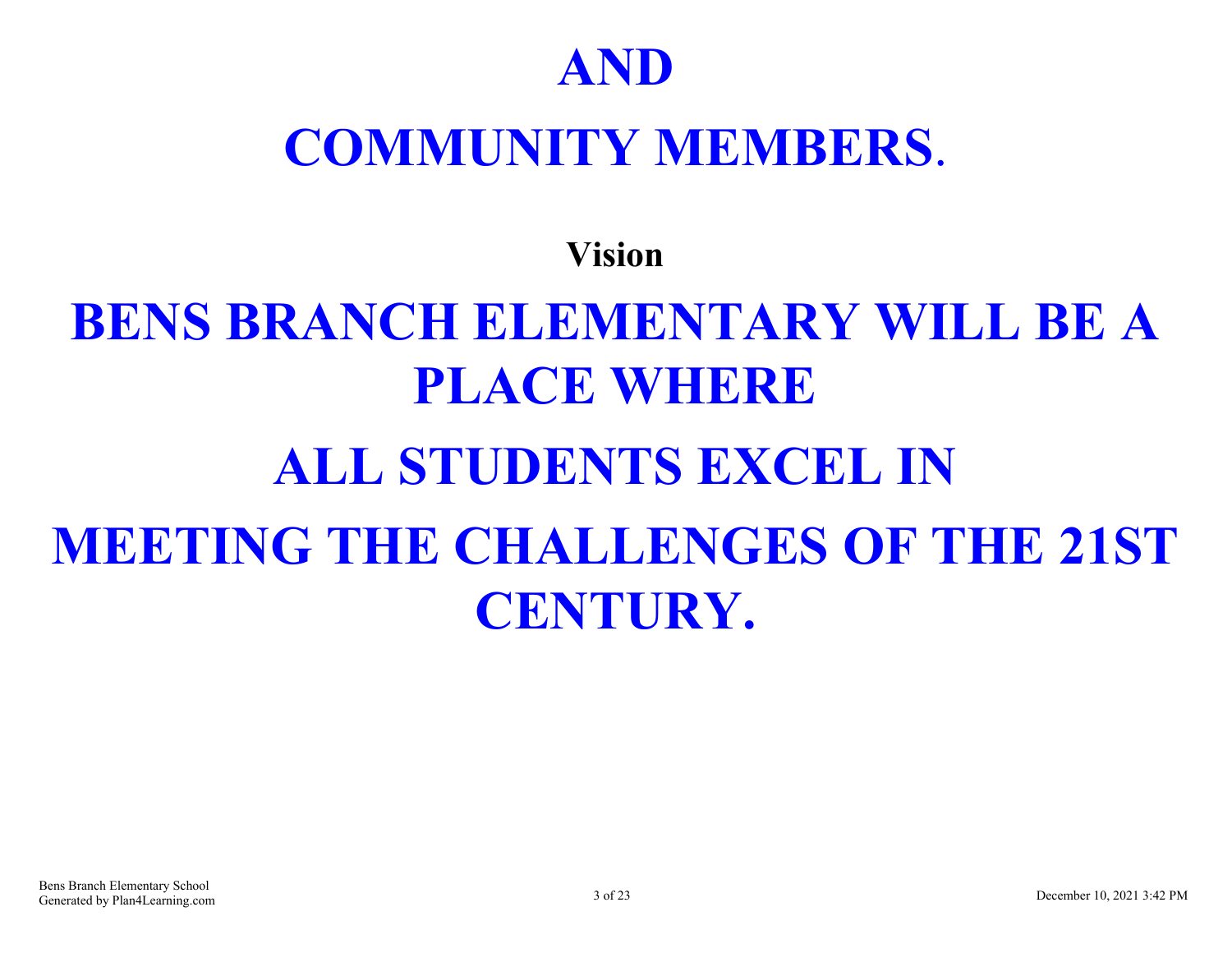### **Table of Contents**

| Comprehensive Needs Assessment                                                                                                                                             |                 |
|----------------------------------------------------------------------------------------------------------------------------------------------------------------------------|-----------------|
| Demographics                                                                                                                                                               |                 |
| <b>Priority Problem Statements</b>                                                                                                                                         |                 |
| Comprehensive Needs Assessment Data Documentation                                                                                                                          | 6               |
| Goals                                                                                                                                                                      | 8               |
| Goal 1: Bens Branch Elementary will increase the achievement of all students and prepare for post-secondary education and the workplace through high quality, student-     |                 |
| centered programs.                                                                                                                                                         | Q               |
| Goal 2: All Bens Branch Elementary will provide a safe and orderly environment that promotes student learning for all students.                                            | 14              |
| Goal 3: Bens Branch Elementary will actively involve the parents and community members as partners in the student's education.                                             | 17 <sup>1</sup> |
| Goal 4: Bens Branch Elementary will engage in proactive planning and visioning to respond to the changing educational needs of the district and to maximize our resources. | 21              |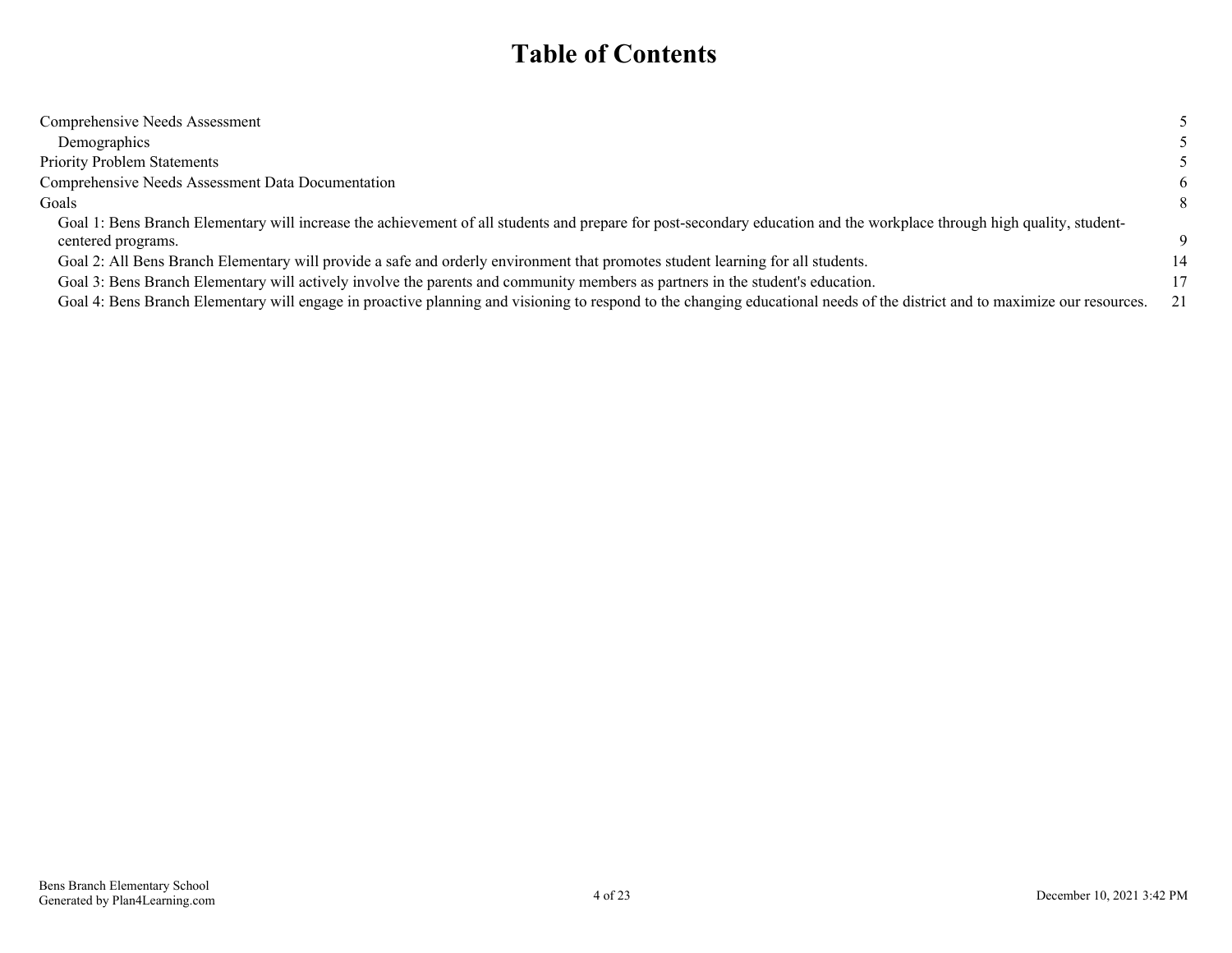## **Comprehensive Needs Assessment**

#### <span id="page-4-0"></span>**Demographics**

**Demographics Summary**

#### **Student Demographics**

According to the 2019-2020 TAPR Report, BBE had a student enrollment of 687 students PK-5 grade. Our ethnic distribution consists of the following: African American-4.5.%, Hispanic-44%, White-43%, American Indian-0.3%, Asian-4.8%, Pacific Islander-0.1%, and two or more races-2.5%. Special program populations include: Economically Disadvantaged-47.5%, Section 504-10%, English Learners-23.6%, Dyslexia-7.9%, Homeless-3.3%, Immigrant-1.9%, Gifted and Talented-5.5%, and At-Risk-53.1%. Gender enrollment is 43.7% female and 52.7% male. The mobility rate of our students is 12.8%. Overall student enrollment has fluctuated over the past four years ranging from 623 to 687. Our current enrollment for the 2021-2022 school year is 657. The average student to teacher ratio is 1:21. Students attend BBE from Oakhurst, properties off of Old Sorters Road, and small apartment complexes on FM 1314.

#### **Staff Quality**

Paraprofessionals are required to have a high school diploma/GED and have 60 semester hours, 90 quarter units or an Associates Degree or higher from an accredited college or university. Additionally, this personnel is required to pass the Instructional Assistance Test, Master Teacher Courses, and Safe Schools Coursework. 74% of classroom teachers at BBE have a bachelor's degree and 23.4% hold a master's degree. Only 5.7% of our classroom teachers are brand new to the profession.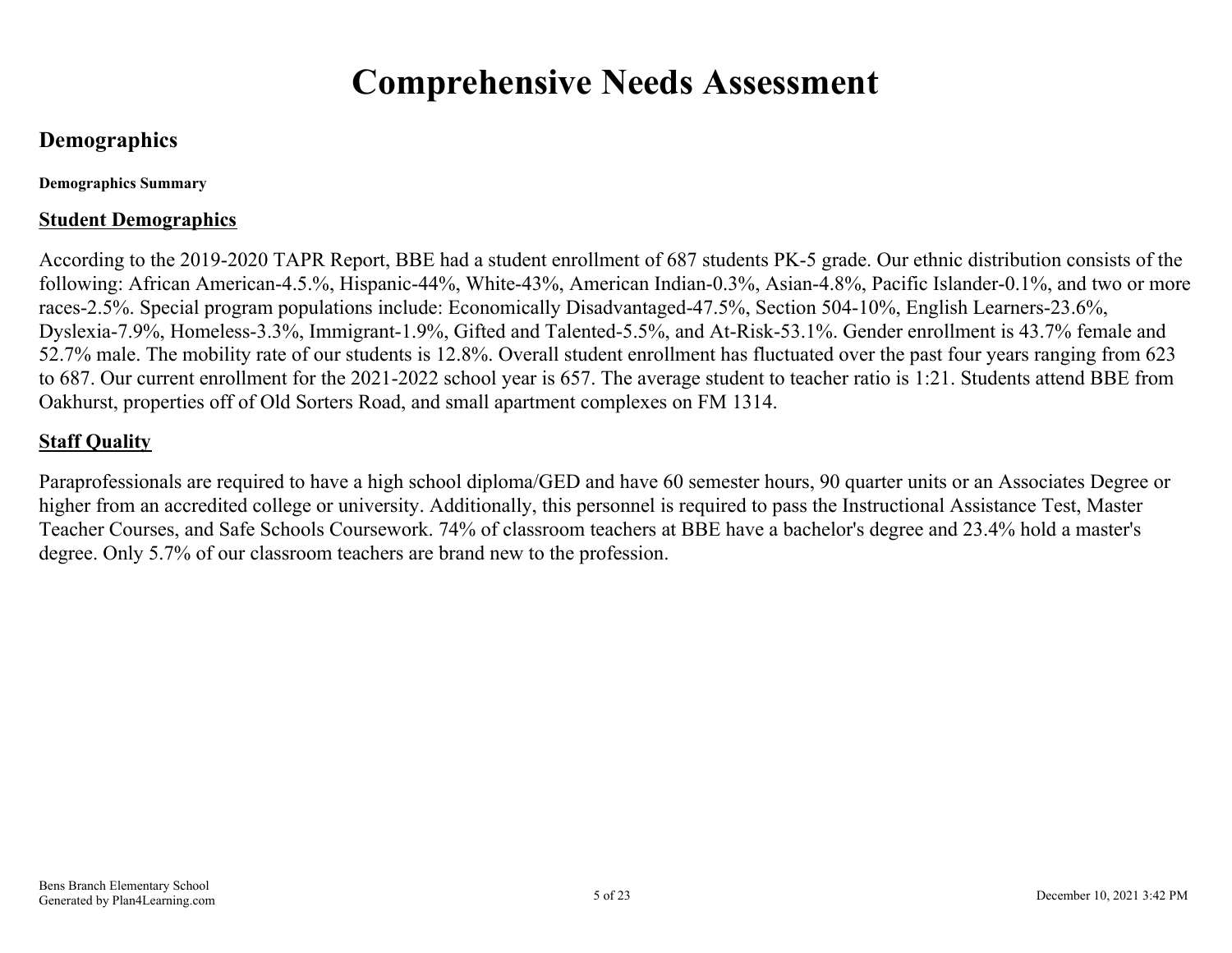### <span id="page-5-0"></span>**Priority Problem Statements**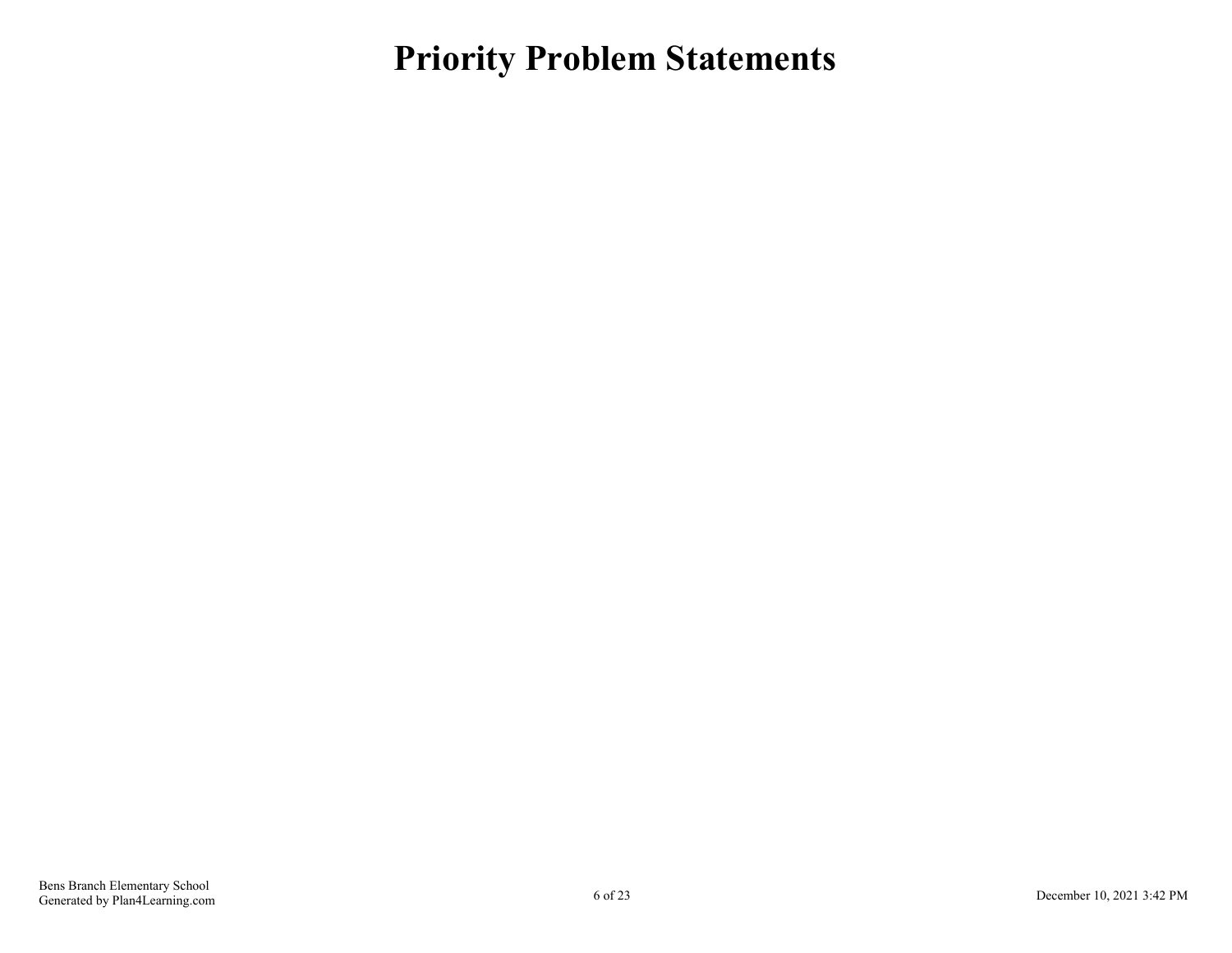## **Comprehensive Needs Assessment Data Documentation**

<span id="page-6-0"></span>The following data were used to verify the comprehensive needs assessment analysis:

#### **Improvement Planning Data**

- District goals
- Campus goals
- HB3 Reading and math goals for PreK-3
- Performance Objectives with summative review (prior year)
- Campus/District improvement plans (current and prior years)

#### **Accountability Data**

- Texas Academic Performance Report (TAPR) data
- Student Achievement Domain
- Local Accountability Systems (LAS) data

#### **Student Data: Assessments**

- State and federally required assessment information
- (STAAR) current and longitudinal results, including all versions
- STAAR EL progress measure data
- Texas English Language Proficiency Assessment System (TELPAS) and TELPAS Alternate results
- Texas Primary Reading Inventory (TPRI), Tejas LEE, or other alternate early reading assessment results
- Local diagnostic reading assessment data
- Local benchmark or common assessments data
- Running Records results
- Prekindergarten Self-Assessment Tool
- Grades that measure student performance based on the TEKS

#### **Student Data: Student Groups**

- Economically Disadvantaged / Non-economically disadvantaged performance, progress, and participation data
- Male / Female performance, progress, and participation data
- Special education/non-special education population including discipline, progress and participation data
- At-risk/non-at-risk population including performance, progress, discipline, attendance, and mobility data
- Section 504 data
- Homeless data
- Gifted and talented data
- Dyslexia Data
- Response to Intervention (RtI) student achievement data

#### **Student Data: Behavior and Other Indicators**

- Attendance data
- Mobility rate, including longitudinal data

#### **Employee Data**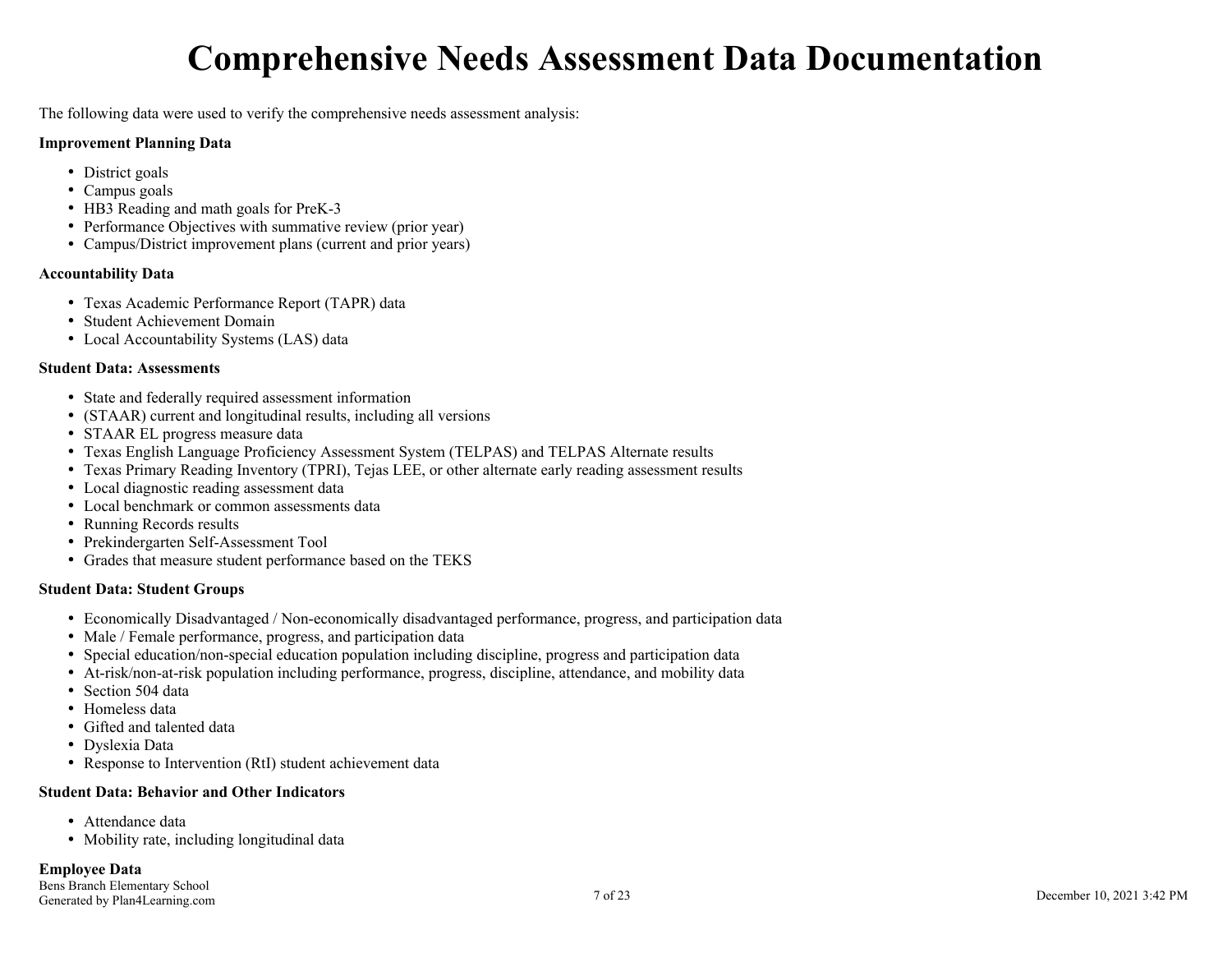- Professional learning communities (PLC) data
- Staff surveys and/or other feedback
- Teacher/Student Ratio
- State certified and high quality staff data
- Campus leadership data
- Campus department and/or faculty meeting discussions and data
- Professional development needs assessment data
- Evaluation(s) of professional development implementation and impact
- TTESS data

#### **Parent/Community Data**

- Parent surveys and/or other feedback
- Parent engagement rate
- Community surveys and/or other feedback

#### **Support Systems and Other Data**

- Organizational structure data
- Processes and procedures for teaching and learning, including program implementation
- Communications data
- Capacity and resources data
- Budgets/entitlements and expenditures data
- Study of best practices
- Action research results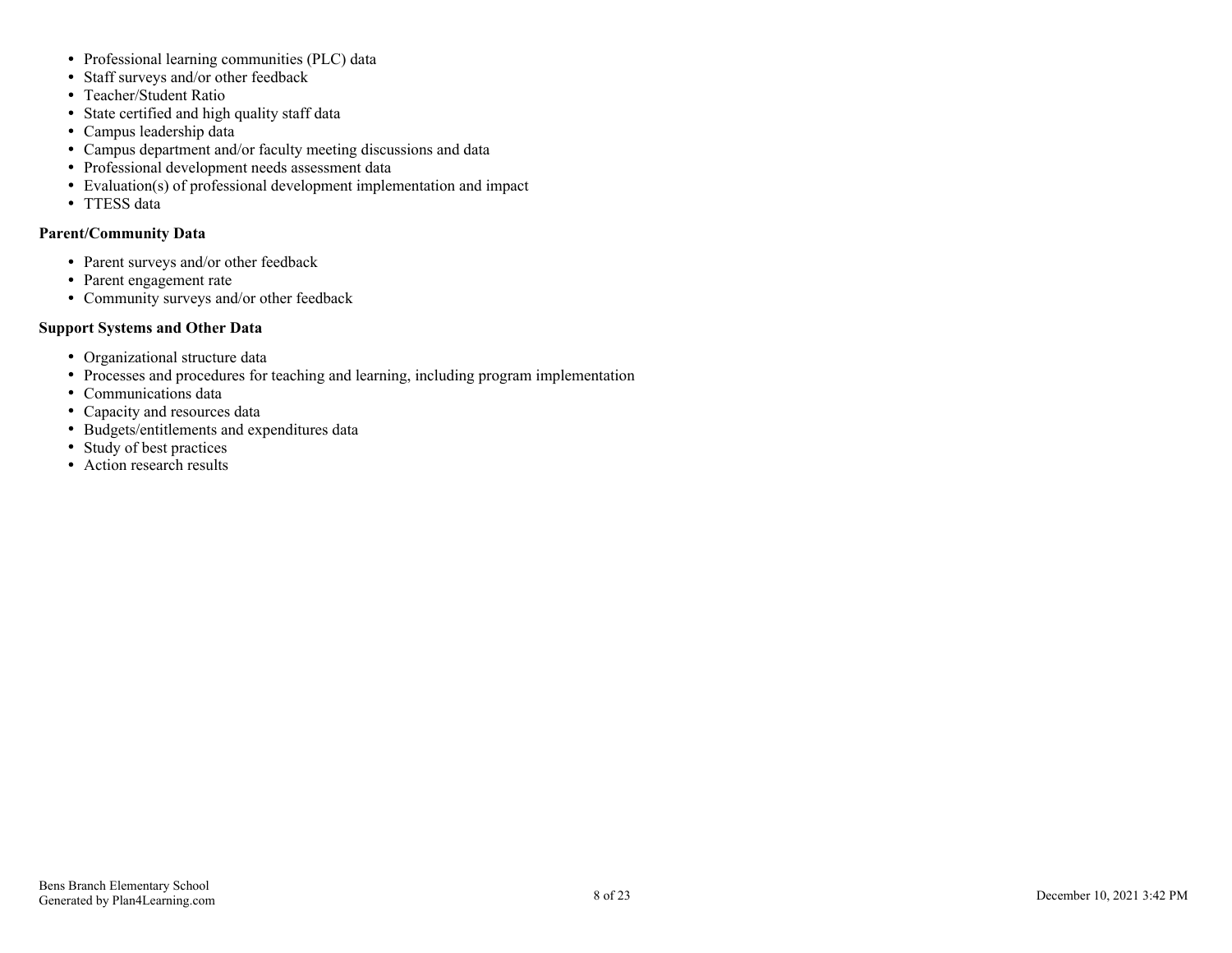## **Goals**

<span id="page-8-0"></span>Goal 1: Bens Branch Elementary will increase the achievement of all students and prepare for post-secondary education and the workplace through high quality, student-centered programs.

**Performance Objective 1:** At least 85% of BBE students will reach approaches level, 56% will reach meets, and 30% will reach masters level on all subject areas of STAAR. PK-2 students will meet standards as indicated by CLI and AimsWeb reports.

#### **HB3 Goal**

**Evaluation Data Sources:** 2020 STAAR data, AimsWeb, CBA, and CLI (PK/K only) data will be desegregated to identify areas of strengths and weaknesses.

| <b>Strategy 1 Details</b>                                                                                                                                                                                                                                                                                                                                                    | <b>Reviews</b> |                  |     |                  |
|------------------------------------------------------------------------------------------------------------------------------------------------------------------------------------------------------------------------------------------------------------------------------------------------------------------------------------------------------------------------------|----------------|------------------|-----|------------------|
| <b>Strategy 1:</b> Teacher instruction will be based on the TEKS.                                                                                                                                                                                                                                                                                                            |                | <b>Formative</b> |     | <b>Summative</b> |
| Supplemental tutors will support struggling students with reading and math development.<br>Academic and EL Coach will be utilized to support instruction in the classroom.                                                                                                                                                                                                   | Oct            | Dec              | Mar | June             |
| Strategy's Expected Result/Impact: Student scores, benchmark assessments and performance on daily tasks<br>will increase as the year progresses.                                                                                                                                                                                                                             | 35%            |                  |     |                  |
| Staff Responsible for Monitoring: Administrators, Academic Coach                                                                                                                                                                                                                                                                                                             |                |                  |     |                  |
| Title I Schoolwide Elements: 2.4, 2.5, 2.6 - TEA Priorities: Build a foundation of reading and math - ESF<br>Levers: Lever 4: High-Quality Curriculum, Lever 5: Effective Instruction - Results Driven Accountability<br><b>Funding Sources:</b> Supplemental Intervention personnel- Hourly tutors during the instructional day - Title I,<br>Instructional Coach - Title I |                |                  |     |                  |
| <b>Strategy 2 Details</b>                                                                                                                                                                                                                                                                                                                                                    |                | <b>Reviews</b>   |     |                  |
| Strategy 2: Differentiated Instructional Materials will be provided to teachers in all grade levels, PK-5, and all content                                                                                                                                                                                                                                                   |                | <b>Formative</b> |     | <b>Summative</b> |
| areas, including Reading, Writing, Math, Science and Social Studies to support and enhance the learning of all students.<br>Strategy's Expected Result/Impact: Conceptual Knowledge will increase in all content areas. Scores in Math,                                                                                                                                      | Oct.           | <b>Dec</b>       | Mar | June             |
| Reading, Writing, and Science will increase by the targeted 10 points.<br><b>Staff Responsible for Monitoring: Admin and Coaches</b>                                                                                                                                                                                                                                         | 55%            |                  |     |                  |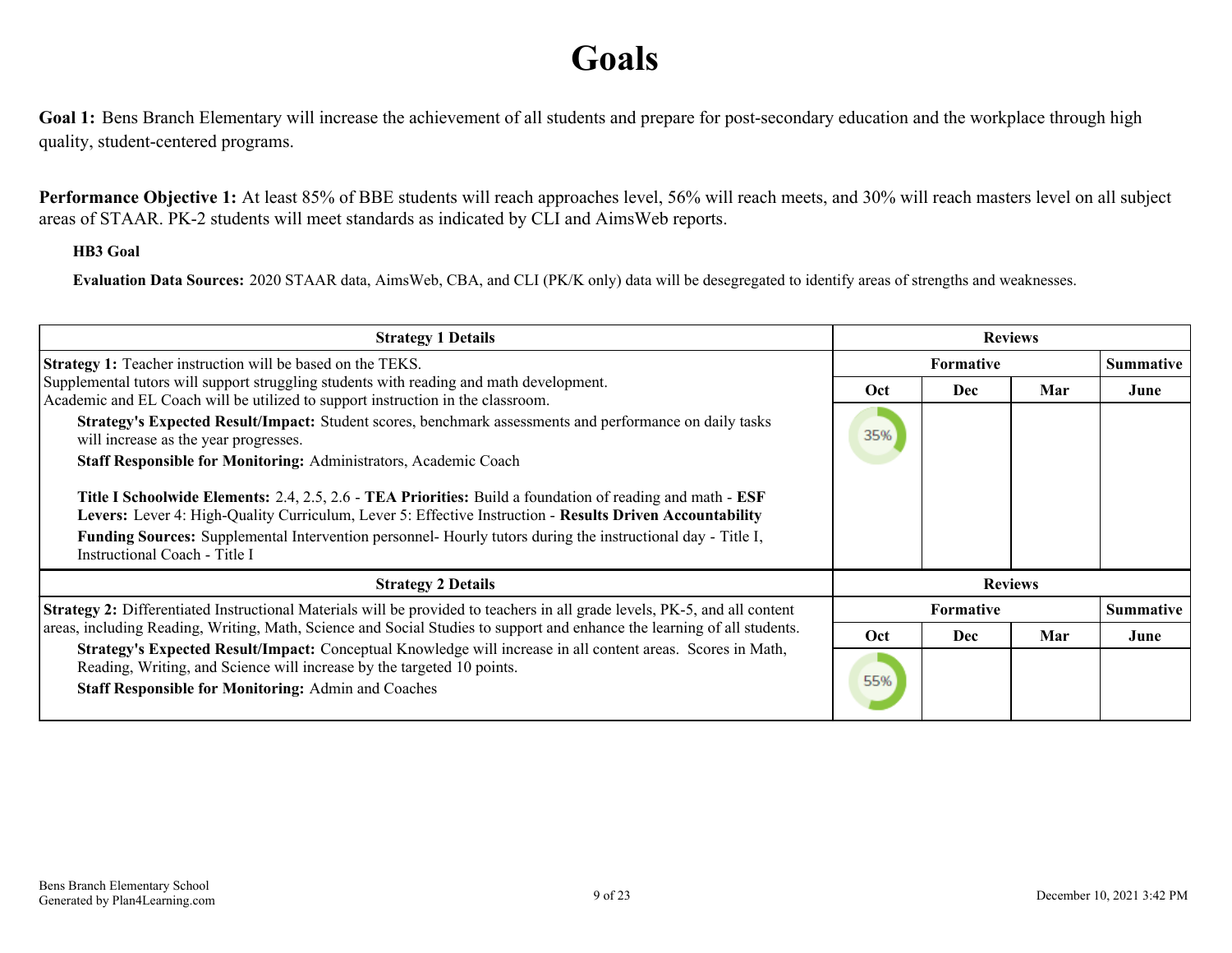| <b>Strategy 3 Details</b>                                                                                                                                                                                                                                                                                                                                                                              | <b>Reviews</b> |            |                |                  |
|--------------------------------------------------------------------------------------------------------------------------------------------------------------------------------------------------------------------------------------------------------------------------------------------------------------------------------------------------------------------------------------------------------|----------------|------------|----------------|------------------|
| Strategy 3: Bens Branch will implement HB3 PK-3 reading and math proficiency goals. Professional development, teacher                                                                                                                                                                                                                                                                                  |                | Formative  |                | <b>Summative</b> |
| resources and student resources will be purchased to implement goals with fidelity to reach targets for student learning.                                                                                                                                                                                                                                                                              | Oct            | <b>Dec</b> | Mar            | June             |
| Strategy's Expected Result/Impact: Students success in the academic areas of reading and math will increase<br>with the additional supports.                                                                                                                                                                                                                                                           |                |            |                |                  |
| <b>Staff Responsible for Monitoring: Principal</b>                                                                                                                                                                                                                                                                                                                                                     | 55%            |            |                |                  |
|                                                                                                                                                                                                                                                                                                                                                                                                        |                |            |                |                  |
| Title I Schoolwide Elements: 2.4, 2.6 - TEA Priorities: Build a foundation of reading and math - ESF Levers:<br>Lever 4: High-Quality Curriculum, Lever 5: Effective Instruction                                                                                                                                                                                                                       |                |            |                |                  |
| <b>Funding Sources: - Early Education Allotment</b>                                                                                                                                                                                                                                                                                                                                                    |                |            |                |                  |
| <b>Strategy 4 Details</b>                                                                                                                                                                                                                                                                                                                                                                              | <b>Reviews</b> |            |                |                  |
| Strategy 4: Campus staff with participate in curricular meetings and professional development trainings to ensure vertical                                                                                                                                                                                                                                                                             |                | Formative  |                | <b>Summative</b> |
| alignment, support student learning and further develop the rigorous Tier 1 teaching needed for student success.                                                                                                                                                                                                                                                                                       | Oct            | Dec        | Mar            | June             |
| Strategy's Expected Result/Impact: More aligned curriculum and better planning for students. Less gaps in<br>student instruction.                                                                                                                                                                                                                                                                      |                |            |                |                  |
| <b>Staff Responsible for Monitoring: Principals, Teachers</b>                                                                                                                                                                                                                                                                                                                                          | 40%            |            |                |                  |
|                                                                                                                                                                                                                                                                                                                                                                                                        |                |            |                |                  |
| Title I Schoolwide Elements: 2.4, 2.5, 2.6 - TEA Priorities: Build a foundation of reading and math - ESF<br>Levers: Lever 2: Effective, Well-Supported Teachers                                                                                                                                                                                                                                       |                |            |                |                  |
| Funding Sources: Ochoa - Science PD - Title I - \$1,913                                                                                                                                                                                                                                                                                                                                                |                |            |                |                  |
| <b>Strategy 5 Details</b>                                                                                                                                                                                                                                                                                                                                                                              |                |            | <b>Reviews</b> |                  |
| Strategy 5: Utilize intervention personnel, such as RTI, RTI paraprofessional, GT teachers, Academic Coach and EL                                                                                                                                                                                                                                                                                      |                | Formative  |                | <b>Summative</b> |
| Coach, to provide additional acceleration for all students, to support student learning, and raising academic achievement as                                                                                                                                                                                                                                                                           | Oct            | Dec        | Mar            | June             |
| well as monitor their progress (Special Ed students, Reg Ed students, LEP students, 504 students and GT students, at-risk<br>students).                                                                                                                                                                                                                                                                |                |            |                |                  |
| Strategy's Expected Result/Impact: Student data from benchmark assessments, DRA's, report cards/progress                                                                                                                                                                                                                                                                                               | 50%            |            |                |                  |
| reports will increase as well as students receiving interventions through SPED, Dyslexia, RTI will show progress.                                                                                                                                                                                                                                                                                      |                |            |                |                  |
| Staff Responsible for Monitoring: Teachers, RTI Interventionist, Academic Coach, ELL Specialist, SPED<br>Teachers, Dyslexia Interventionists, and Administrators                                                                                                                                                                                                                                       |                |            |                |                  |
| Title I Schoolwide Elements: 2.4, 2.5, 2.6 - TEA Priorities: Build a foundation of reading and math -<br><b>Comprehensive Support Strategy</b><br>Funding Sources: Salary and benefits for RTI specialists and substitutes - Title I, Salary and Benefits for RTI<br>specialists - State Compensatory Ed, Salary for EL Specialist - State Compensatory Ed - \$69,693, Instructional<br>Aide - Title I |                |            |                |                  |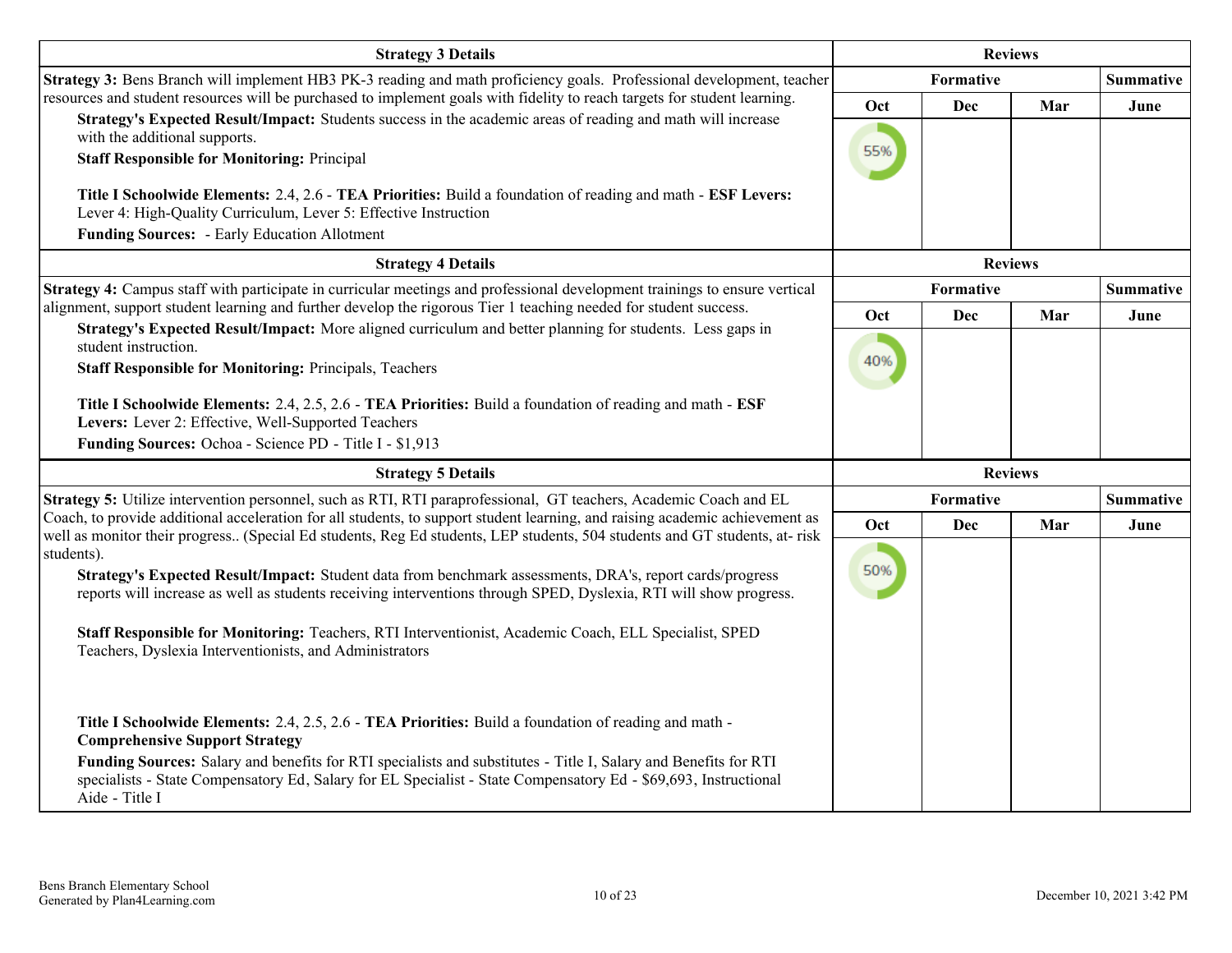| <b>Strategy 6 Details</b>                                                                                                                                                                               |                | <b>Reviews</b> |                |                  |
|---------------------------------------------------------------------------------------------------------------------------------------------------------------------------------------------------------|----------------|----------------|----------------|------------------|
| Strategy 6: Dual Language and ESL students will receive acceleration through ESL instruction and SIOP provided by                                                                                       |                | Formative      |                | <b>Summative</b> |
| teachers and supported by specialists trained in SIOP strategies. In addition, ELLevation instructional strategies will be<br>used to increase English language acquisition.                            | Oct            | <b>Dec</b>     | Mar            | June             |
| Strategy's Expected Result/Impact: Progress reports and report cards monitored for student growth.                                                                                                      |                |                |                |                  |
| Staff Responsible for Monitoring: Dual language teachers, ESL teachers, SIOP teachers                                                                                                                   | 50%            |                |                |                  |
| <b>Title I Schoolwide Elements: 2.4</b>                                                                                                                                                                 |                |                |                |                  |
| Funding Sources: EL Paraprofessionals - State BIL/ESL, ELLevation - Title III - \$2,750                                                                                                                 |                |                |                |                  |
| <b>Strategy 7 Details</b>                                                                                                                                                                               | <b>Reviews</b> |                |                |                  |
| Strategy 7: Monitor the progress of the Tier II and Tier III students using teachers and paraprofessionals through monthly                                                                              |                | Formative      |                | <b>Summative</b> |
| meetings and weekly assessment data.                                                                                                                                                                    | Oct            | Dec            | Mar            | June             |
| Strategy's Expected Result/Impact: Checkpoints, progress monitoring, assessments, RTI, AIMSWEB<br>Staff Responsible for Monitoring: Principals, teachers, tutors, RTI teacher and RTI paraprofessional. |                |                |                |                  |
|                                                                                                                                                                                                         | 55%            |                |                |                  |
| Funding Sources: - Local, - Title I, Ashley Dixon - 0.5 FTE - State Compensatory Ed                                                                                                                     |                |                |                |                  |
| <b>Strategy 8 Details</b>                                                                                                                                                                               | <b>Reviews</b> |                |                |                  |
| Strategy 8: Utilize Curriculum Coordinators and Campus Academic Coach to provide data analysis and verification,                                                                                        |                | Formative      |                | <b>Summative</b> |
| training and building capacity to improve instruction through data-driven decision making related to the improvement of<br>instruction.                                                                 | Oct            | Dec            | Mar            | June             |
| Strategy's Expected Result/Impact: Checkpoints, benchmarks, progress monitoring, assessments                                                                                                            |                |                |                |                  |
| <b>Staff Responsible for Monitoring: Principals, coordinators</b>                                                                                                                                       | 50%            |                |                |                  |
| Funding Sources: RRR Conference - Title I - \$400                                                                                                                                                       |                |                |                |                  |
| <b>Strategy 9 Details</b>                                                                                                                                                                               |                |                | <b>Reviews</b> |                  |
| Strategy 9: BBE will continue to screen and provide intervention and accommodations for students with dyslexia                                                                                          |                | Formative      |                | <b>Summative</b> |
| tendencies and related disorders. (AimsWeb, Esperanza, ESC Trainings). Substitutes will be provided for teachers<br>attending intervention trainings.                                                   | Oct            | Dec            | Mar            | June             |
| Strategy's Expected Result/Impact: District and Campus Coordinators will periodically meet to assess the<br>degree of student/program success. Agendas and sign-in sheets.                              | 55%            |                |                |                  |
| <b>Staff Responsible for Monitoring: Dyslexia Teacher, Principal</b>                                                                                                                                    |                |                |                |                  |
| Title I Schoolwide Elements: 2.4, 2.6                                                                                                                                                                   |                |                |                |                  |
| Funding Sources: - Dyslexia Grant                                                                                                                                                                       |                |                |                |                  |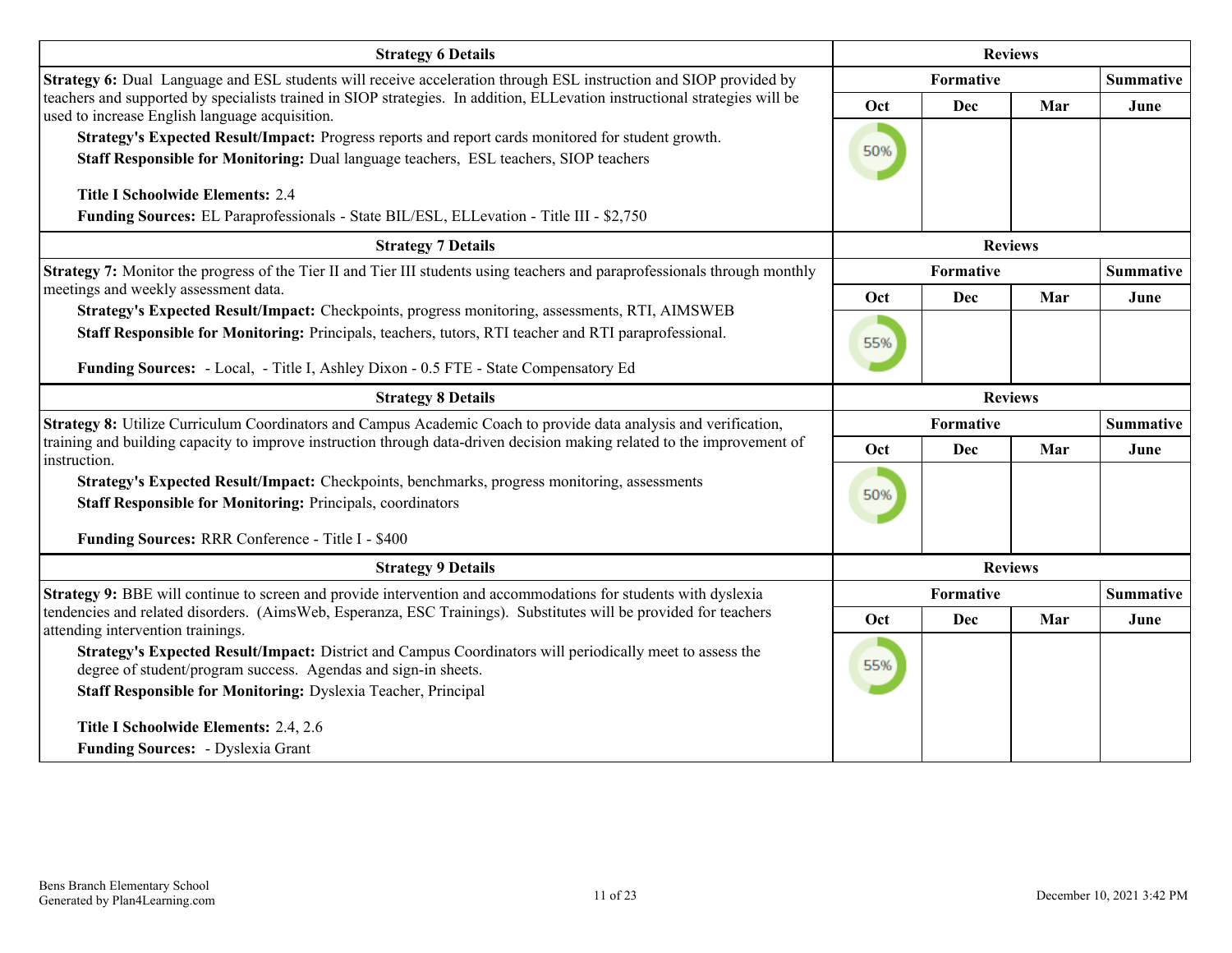| <b>Strategy 10 Details</b>                                                                                                                                                                             |                | <b>Reviews</b> |                |                  |
|--------------------------------------------------------------------------------------------------------------------------------------------------------------------------------------------------------|----------------|----------------|----------------|------------------|
| <b>Strategy 10:</b> Dyslexia services will be provided in a small group setting to assist identified students in targeted reading                                                                      |                | Formative      |                | <b>Summative</b> |
| instruction. Students will be screened using AimsWeb and Esperanza. In order to provide targeted reading instruction<br>additional resourced and materials will be needed to meet their reading needs. | Oct            | <b>Dec</b>     | Mar            | June             |
| Strategy's Expected Result/Impact: Improvement in achievement with students in the dyslexia program as well<br>as more students identified or targeted for support.                                    | 50%            |                |                |                  |
| Staff Responsible for Monitoring: Principal and Dyslexia Specialist                                                                                                                                    |                |                |                |                  |
| <b>Comprehensive Support Strategy</b>                                                                                                                                                                  |                |                |                |                  |
| Funding Sources: Headphones - Dyslexia Grant - \$3,000                                                                                                                                                 |                |                |                |                  |
| <b>Strategy 11 Details</b>                                                                                                                                                                             |                |                | <b>Reviews</b> |                  |
| Strategy 11: Paraprofessionals will be hired to support the Pre-K teachers with academic and language needs.                                                                                           |                | Formative      |                | <b>Summative</b> |
| Strategy's Expected Result/Impact: Students will have more academic growth with additional support.                                                                                                    | Oct            | Dec            | Mar            | June             |
| Staff Responsible for Monitoring: Pre-K teachers and principal.                                                                                                                                        |                |                |                |                  |
| <b>Funding Sources:</b> - State Compensatory Ed - \$25,258                                                                                                                                             | 100%           | 100%           | 100%           |                  |
|                                                                                                                                                                                                        | <b>Reviews</b> |                |                |                  |
| <b>Strategy 12 Details</b>                                                                                                                                                                             |                |                |                |                  |
| Strategy 12: Immigrant and Migrant students and parents will learn about American culture and interactions with the                                                                                    |                | Formative      |                | <b>Summative</b> |
| school system, with a goal on family literacy.                                                                                                                                                         | Oct            | Dec            | Mar            | June             |
| Strategy's Expected Result/Impact: Parents participating in family literacy<br>Staff Responsible for Monitoring: Director of bilingual and migrant services                                            | 65%            |                |                |                  |
| <b>Comprehensive Support Strategy - Additional Targeted Support Strategy</b>                                                                                                                           |                |                |                |                  |
| <b>Funding Sources:</b> - Title III - \$0                                                                                                                                                              |                |                |                |                  |
| <b>Strategy 13 Details</b>                                                                                                                                                                             |                |                | <b>Reviews</b> |                  |
| Strategy 13: Provide materials and items necessary for homeless, unaccompanied youth, and foster care students to be                                                                                   |                | Formative      |                | <b>Summative</b> |
| successful in school and pass the state accountability exams.                                                                                                                                          | Oct            | Dec            | Mar            | June             |
| Strategy's Expected Result/Impact: Student success will increase.<br><b>Staff Responsible for Monitoring: Counselor</b>                                                                                | 70%            |                |                |                  |
| <b>Funding Sources:</b> - Title I - \$1,000                                                                                                                                                            |                |                |                |                  |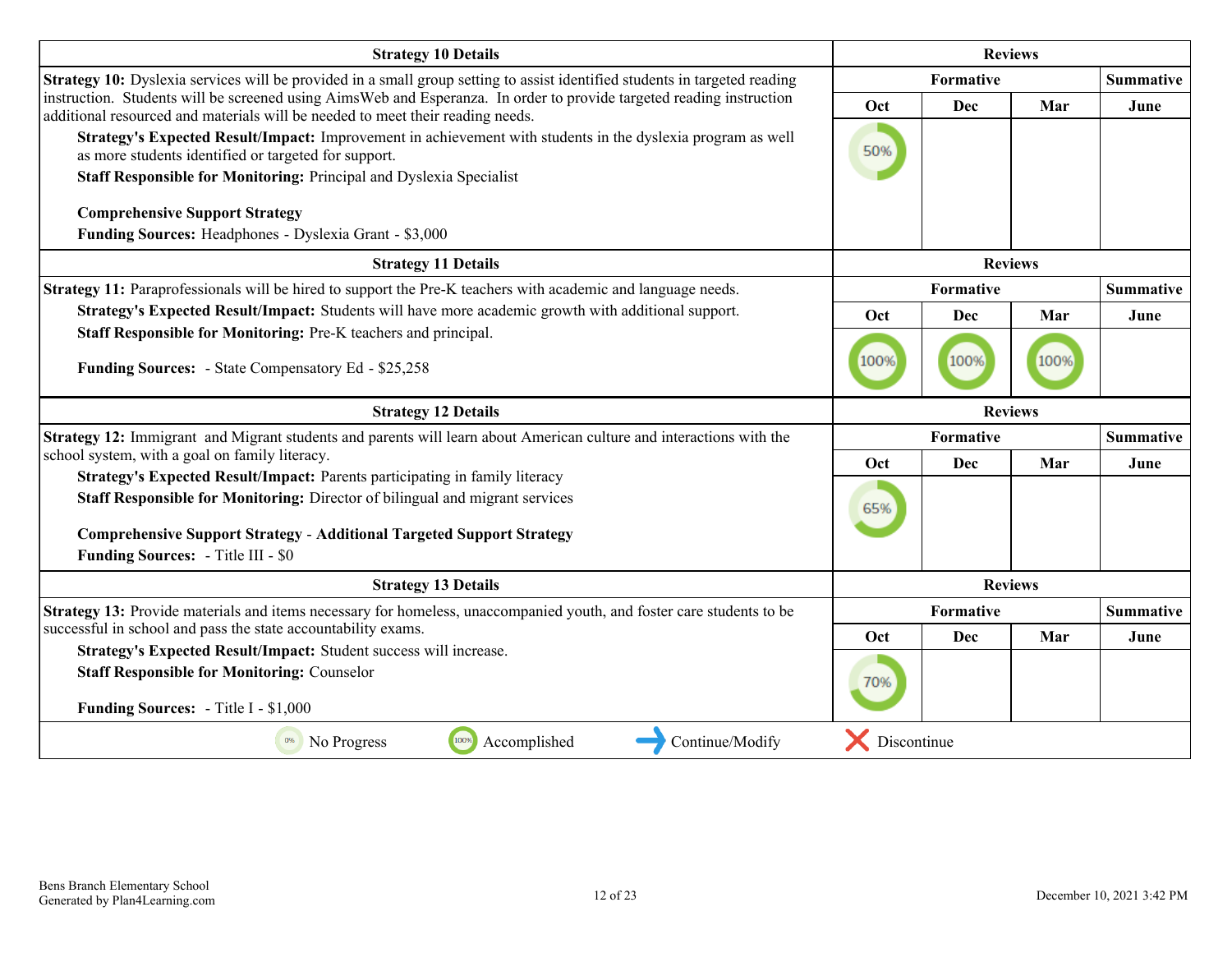Goal 1: Bens Branch Elementary will increase the achievement of all students and prepare for post-secondary education and the workplace through high quality, student-centered programs.

**Performance Objective 2:** BBE will maintain a student attendance rate of 96% or above for the 2021-2022 school year.

**Evaluation Data Sources:** TAPR Report, School Report Card, and Weekly Attendance Reports from PEIMS

| <b>Strategy 1 Details</b>                                                                                                   | <b>Reviews</b>   |                  |     |                  |
|-----------------------------------------------------------------------------------------------------------------------------|------------------|------------------|-----|------------------|
| Strategy 1: Implement an incentive program for perfect attendance for students and staff                                    |                  | <b>Formative</b> |     |                  |
| Strategy's Expected Result/Impact: Student attendance increase as will their progress.                                      | <b>Oct</b>       | Dec              | Mar | June             |
| Staff Responsible for Monitoring: Principal, Attendance Secretary, Counselor, Teachers                                      |                  |                  |     |                  |
| <b>Funding Sources:</b> - Local                                                                                             | 10%              |                  |     |                  |
| <b>Strategy 2 Details</b>                                                                                                   | <b>Reviews</b>   |                  |     |                  |
| Strategy 2: Parents of absent students will be contacted by teacher or attendance secretary daily and student names entered | <b>Formative</b> |                  |     | <b>Summative</b> |
| in call log.                                                                                                                | Oct              | Dec              | Mar | June             |
| Strategy's Expected Result/Impact: Attendance will increase.                                                                |                  |                  |     |                  |
| <b>Staff Responsible for Monitoring: Teachers/Attendance Secretary</b>                                                      | 65%              |                  |     |                  |
| <b>Funding Sources:</b> - Local                                                                                             |                  |                  |     |                  |
| <b>Strategy 3 Details</b>                                                                                                   | <b>Reviews</b>   |                  |     |                  |
| <b>Strategy 3:</b> Parents of students with attendance problems will be notified in writing and referred to the attendance  |                  | <b>Formative</b> |     | <b>Summative</b> |
| committee.                                                                                                                  | <b>Oct</b>       | Dec              | Mar | June             |
| Strategy's Expected Result/Impact: Student attendance increase as will their progress.                                      |                  |                  |     |                  |
| Staff Responsible for Monitoring: Attendance Secretary, homeroom teacher                                                    | 50%              |                  |     |                  |
| <b>Funding Sources:</b> - Local                                                                                             |                  |                  |     |                  |
| 100%<br>Accomplished<br>No Progress<br>Continue/Modify                                                                      | Discontinue      |                  |     |                  |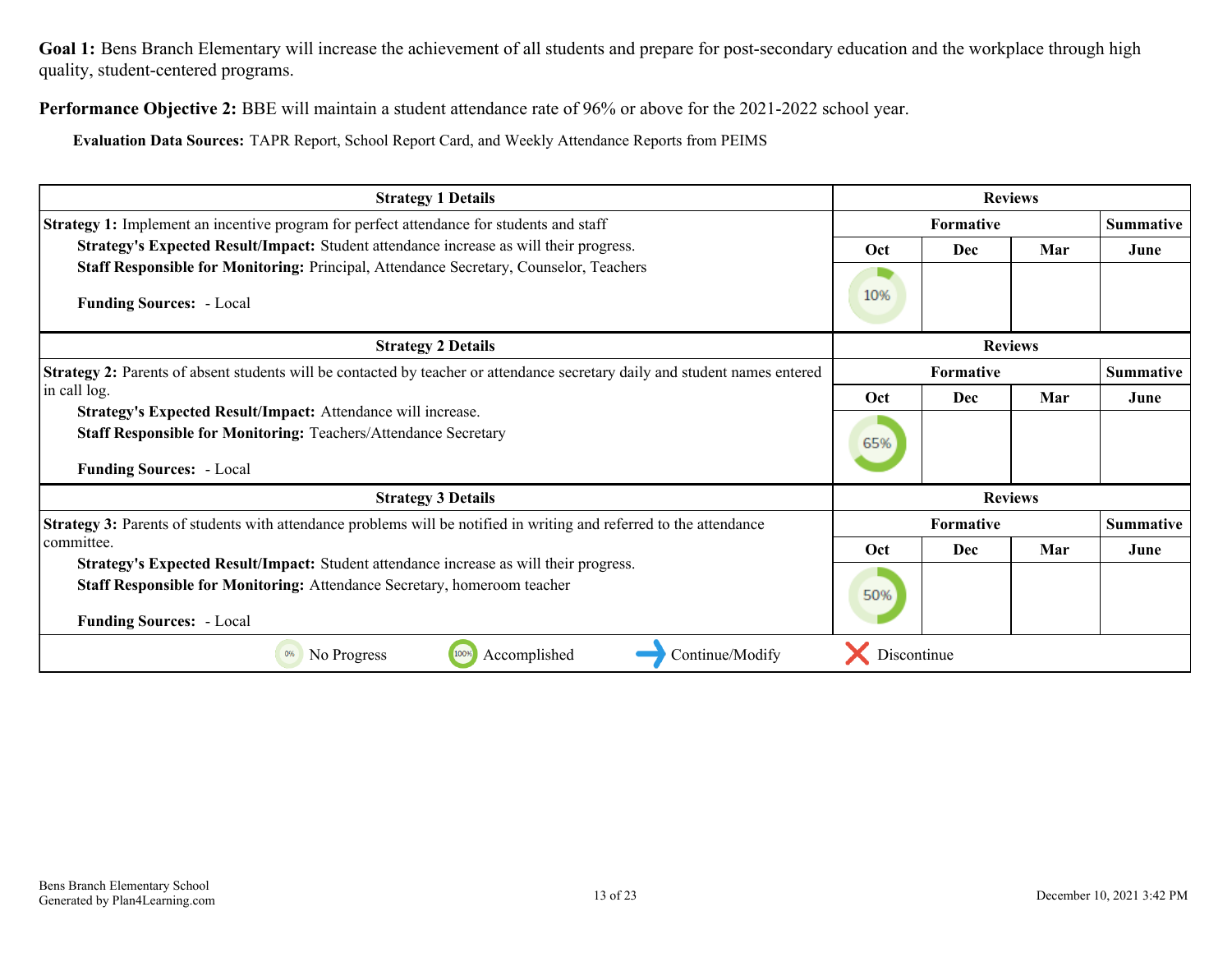Goal 1: Bens Branch Elementary will increase the achievement of all students and prepare for post-secondary education and the workplace through high quality, student-centered programs.

**Performance Objective 3:** BBE will foster the use of technology as an effective instructional strategy utilizing Chromebooks with the 1-to-1 initiative.

**Evaluation Data Sources:** Evaluation of Technology Plan and Canvas Usage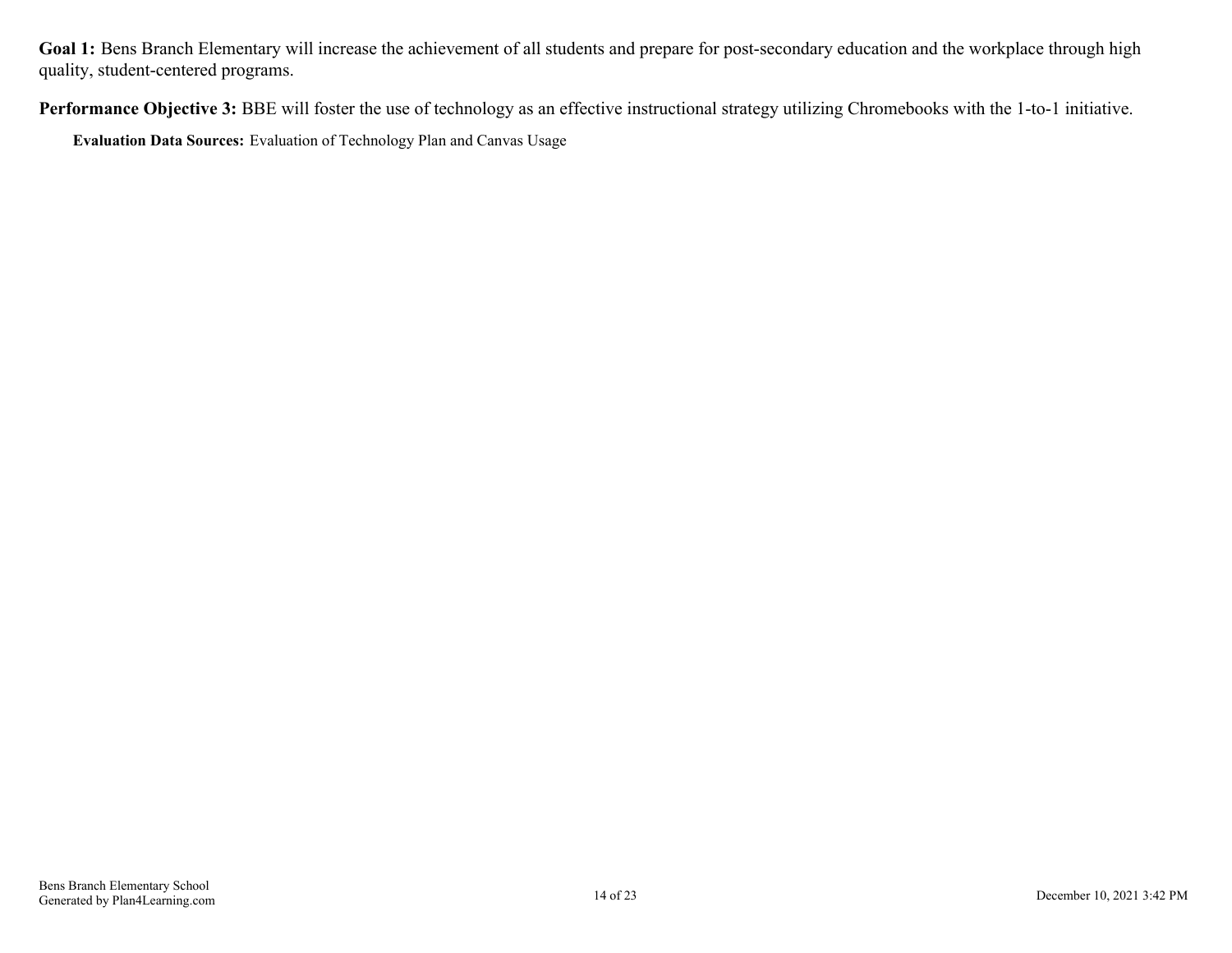<span id="page-14-0"></span>**Performance Objective 1:** BBE will implement routines and procedures to ensure a safe an orderly environment for all students and staff.

**Evaluation Data Sources:** Practice Safety Drills, PBIS

| <b>Strategy 1 Details</b>                                                                                                                                  |                  | <b>Reviews</b> |                |                  |  |                  |
|------------------------------------------------------------------------------------------------------------------------------------------------------------|------------------|----------------|----------------|------------------|--|------------------|
| Strategy 1: All students and parents will be informed of the students code of conduct for the district as well as campus                                   | <b>Formative</b> |                |                | <b>Summative</b> |  |                  |
| policies and procedures.                                                                                                                                   | Oct              | Dec            | Mar            | June             |  |                  |
| Strategy's Expected Result/Impact: Discipline referrals will be monitored and will show a decrease from the<br>previous year.                              |                  |                |                |                  |  |                  |
| <b>Staff Responsible for Monitoring: Teachers, Students, Parents</b>                                                                                       |                  |                |                |                  |  |                  |
| <b>Funding Sources: - Local - \$0</b>                                                                                                                      |                  |                |                |                  |  |                  |
| <b>Strategy 2 Details</b>                                                                                                                                  |                  |                | <b>Reviews</b> |                  |  |                  |
| Strategy 2: Staff members will be informed about:                                                                                                          |                  | Formative      |                |                  |  | <b>Summative</b> |
| * Disaster drills                                                                                                                                          | Oct              | <b>Dec</b>     | Mar            | June             |  |                  |
| * Building security<br>* School safety                                                                                                                     |                  |                |                |                  |  |                  |
| * District crisis plan                                                                                                                                     |                  |                |                |                  |  |                  |
| * Conflict resolution                                                                                                                                      |                  |                |                |                  |  |                  |
| * AED drills                                                                                                                                               |                  |                |                |                  |  |                  |
| <b>Strategy's Expected Result/Impact:</b> Faculty and students will know the procedures of the campus, improving<br>their feelings of safety and security. |                  |                |                |                  |  |                  |
| <b>Staff Responsible for Monitoring: AP</b>                                                                                                                |                  |                |                |                  |  |                  |
|                                                                                                                                                            |                  |                |                |                  |  |                  |
| <b>Funding Sources: - Local - \$0</b>                                                                                                                      |                  |                |                |                  |  |                  |
| <b>Strategy 3 Details</b>                                                                                                                                  |                  |                | <b>Reviews</b> |                  |  |                  |
| Strategy 3: Provide group counseling in conflict resolution, study skills, self concept, character education and other areas                               |                  | Formative      |                | <b>Summative</b> |  |                  |
| addressed to targeted students.                                                                                                                            | Oct              | <b>Dec</b>     | Mar            | June             |  |                  |
| Strategy's Expected Result/Impact: Fewer discipline referrals and bullying complaints.                                                                     |                  |                |                |                  |  |                  |
| <b>Staff Responsible for Monitoring: Principals, Counselor</b>                                                                                             |                  |                |                |                  |  |                  |
| <b>Funding Sources: - Local - \$0</b>                                                                                                                      |                  |                |                |                  |  |                  |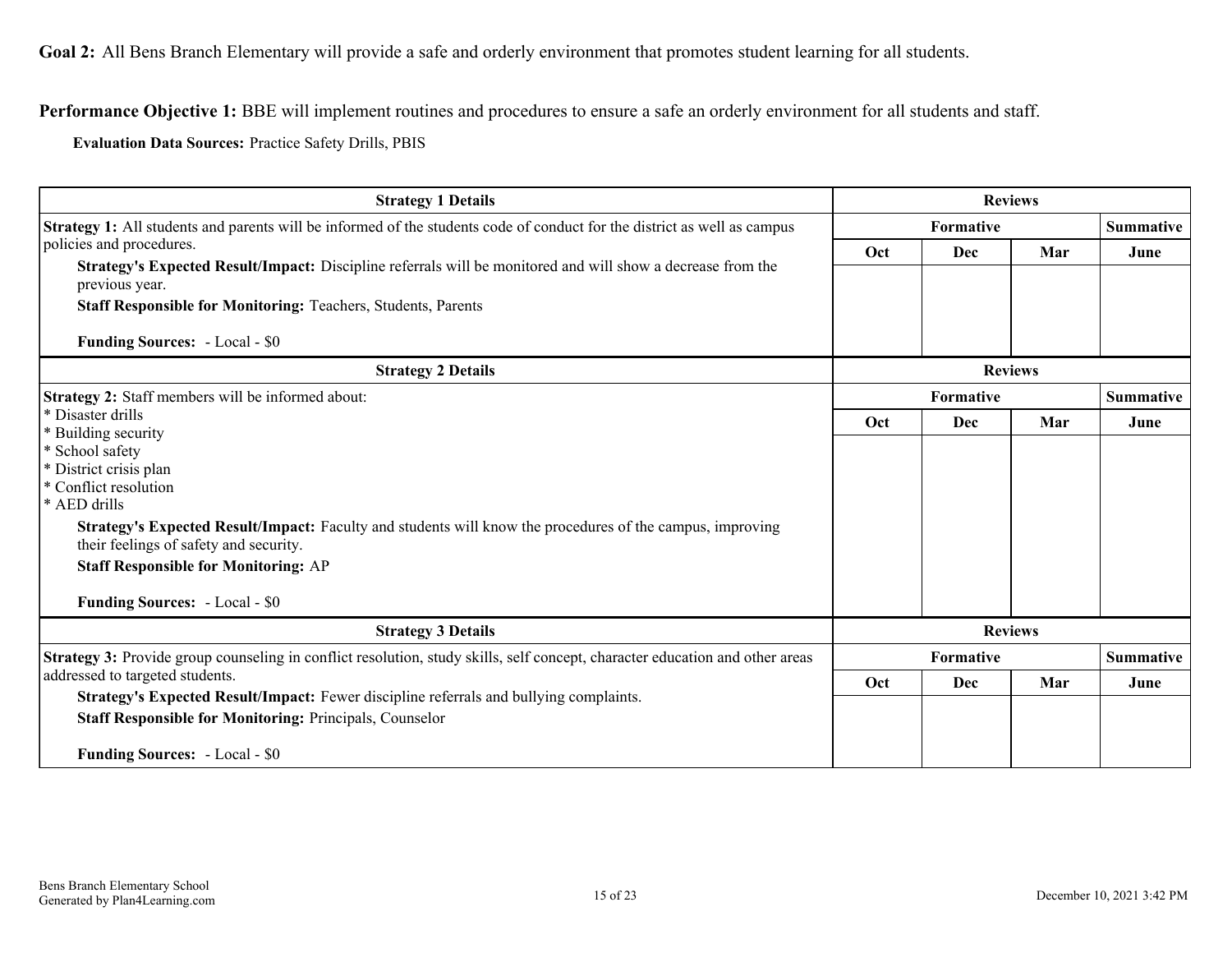| <b>Strategy 4 Details</b>                                                                                                                                                                                       |                  | <b>Reviews</b>   |                |                  |
|-----------------------------------------------------------------------------------------------------------------------------------------------------------------------------------------------------------------|------------------|------------------|----------------|------------------|
| Strategy 4: Provide guidance program to improve student social skills in violence prevention, personal safety and career                                                                                        | <b>Formative</b> |                  |                | <b>Summative</b> |
| opportunities for targeted students.                                                                                                                                                                            | <b>Oct</b>       | Dec              | Mar            | June             |
| Strategy's Expected Result/Impact: Fewer discipline referrals and bullying complaints.                                                                                                                          |                  |                  |                |                  |
| Staff Responsible for Monitoring: Counselor, Principals, Teachers                                                                                                                                               |                  |                  |                |                  |
| <b>Funding Sources: - Local - \$0</b>                                                                                                                                                                           |                  |                  |                |                  |
| <b>Strategy 5 Details</b>                                                                                                                                                                                       |                  |                  | <b>Reviews</b> |                  |
| Strategy 5: All students and teachers will participate in the implementation of an SEL program, 7 Mindsets, promotes                                                                                            |                  | <b>Formative</b> |                | <b>Summative</b> |
| meaningful conversations,                                                                                                                                                                                       | Oct              | Dec              | Mar            | June             |
| connections, and relationships between students and teachers. Implementation will include a campus wide book study, and<br>professional development during faculty meetings, class meetings and House meetings. |                  |                  |                |                  |
| Strategy's Expected Result/Impact: We will see a reduction in office referrals and teacher and student survey                                                                                                   |                  |                  |                |                  |
| data will show increases in the areas researched through the Panorama survey.                                                                                                                                   |                  |                  |                |                  |
| <b>Staff Responsible for Monitoring: Counselor, Teachers</b>                                                                                                                                                    |                  |                  |                |                  |
| <b>ESF Levers:</b> Lever 3: Positive School Culture                                                                                                                                                             |                  |                  |                |                  |
| <b>Funding Sources:</b> - Title I - \$0, - Local - \$0                                                                                                                                                          |                  |                  |                |                  |
| <b>Strategy 6 Details</b>                                                                                                                                                                                       |                  |                  | <b>Reviews</b> |                  |
| Strategy 6: Continue to implement the WATCH DOG Program                                                                                                                                                         |                  | Formative        |                | <b>Summative</b> |
| Strategy's Expected Result/Impact: Decrease in office referrals in the transition areas                                                                                                                         | Oct              | Dec              | Mar            | June             |
| Staff Responsible for Monitoring: Counselor, Office Personnel, Principals                                                                                                                                       |                  |                  |                |                  |
|                                                                                                                                                                                                                 |                  |                  |                |                  |
| 1009<br>Accomplished<br>Continue/Modify<br>0%<br>No Progress                                                                                                                                                    | Discontinue      |                  |                |                  |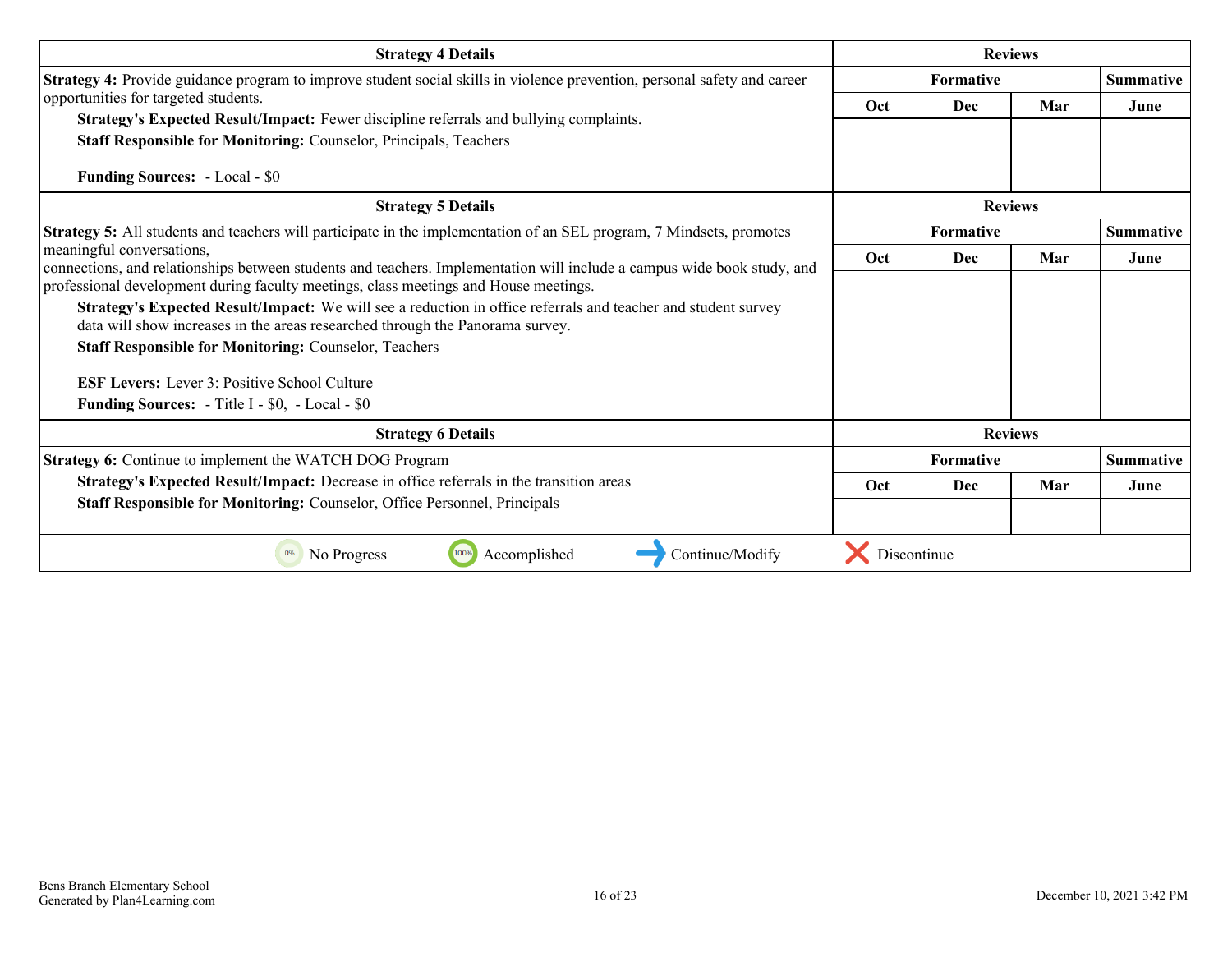**Goal 2:** All Bens Branch Elementary will provide a safe and orderly environment that promotes student learning for all students.

**Performance Objective 2:** BBE will implement restorative/conscious discipline strategies to model and shape expected behavior.

**Evaluation Data Sources:** 7 Mindsets Curriculum, PBIS, Attendance Logs, Discipline Referrals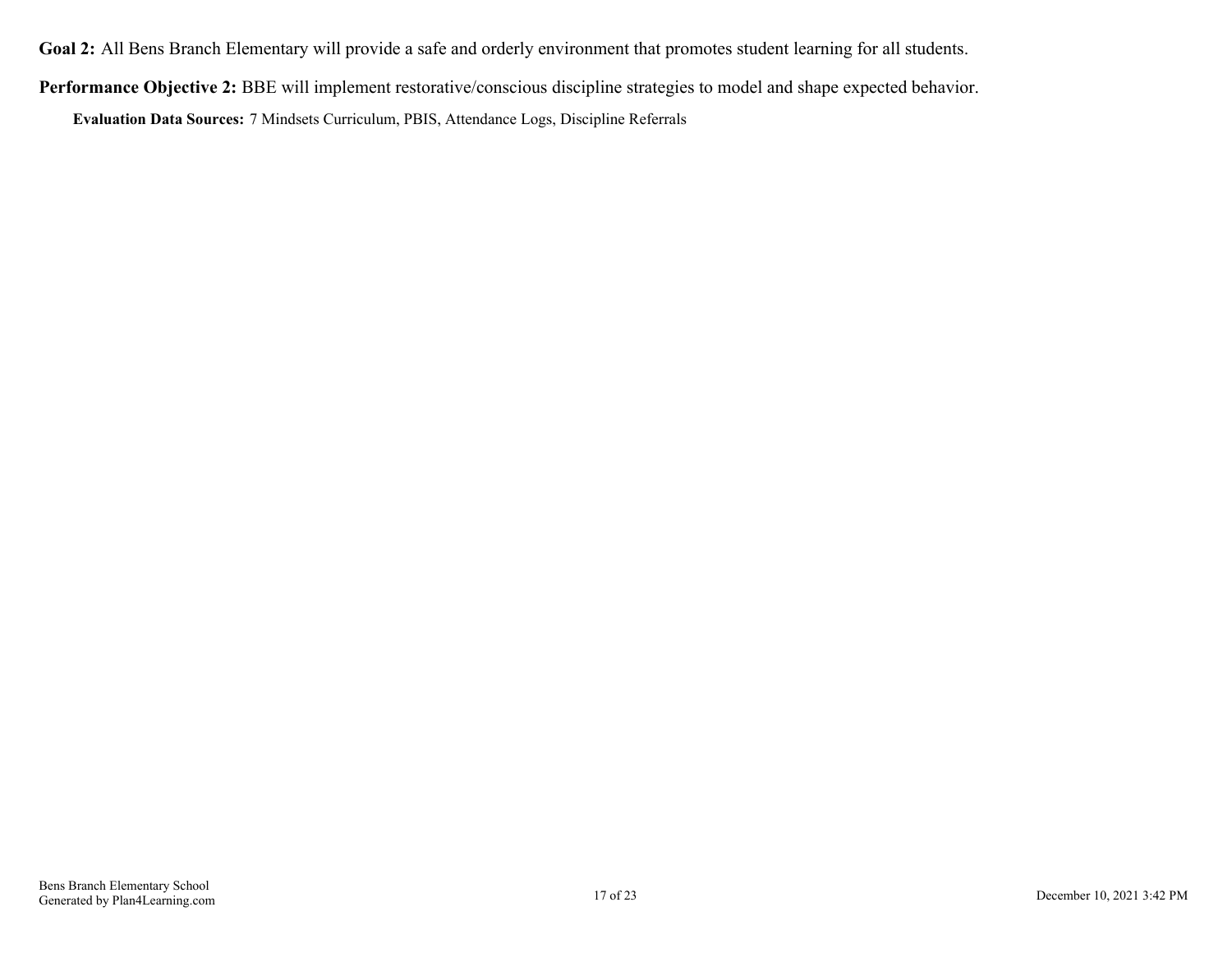<span id="page-17-0"></span>**Goal 3:** Bens Branch Elementary will actively involve the parents and community members as partners in the student's education.

**Performance Objective 1:** BBE families will receive weekly communication from classroom teachers and monthly communication from administration, detailing upcoming events, school initiatives, and parent resources in English and Spanish.

**HB3 Goal**

**Evaluation Data Sources:** Smore Newsletters, Remind, Skyward, Tuesday Folders, Facebook, Twitter

| <b>Strategy 1 Details</b>                                                                                                                                                                         |     | <b>Reviews</b> |                |                  |
|---------------------------------------------------------------------------------------------------------------------------------------------------------------------------------------------------|-----|----------------|----------------|------------------|
| <b>Strategy 1:</b> Weekly folders will be used for school/home communication.                                                                                                                     |     | Formative      |                |                  |
| The campus newsletter and all required Title 1 documents will be emailed home to all parents in both languages, English<br>and Spanish. Parents who do not have email, will receive a paper copy. | Oct | Dec            | Mar            | June             |
| Strategy's Expected Result/Impact: Fewer parental complaints and more involvement from parent.                                                                                                    |     |                |                |                  |
| <b>Staff Responsible for Monitoring: Teachers</b>                                                                                                                                                 |     |                |                |                  |
| <b>Title I Schoolwide Elements: 3.1</b>                                                                                                                                                           |     |                |                |                  |
| <b>Funding Sources: - Local - \$0</b>                                                                                                                                                             |     |                |                |                  |
| <b>Strategy 2 Details</b>                                                                                                                                                                         |     |                | <b>Reviews</b> |                  |
| Strategy 2: Title I parent compacts will be revised and reviewed annually. Parent Compacts will be discussed at Parent                                                                            |     | Formative      |                | <b>Summative</b> |
| Orientation in September as well as accountability and the parental involvement policy.                                                                                                           | Oct | <b>Dec</b>     | Mar            | June             |
| Strategy's Expected Result/Impact: Parents will be educated on policies of the campus.                                                                                                            |     |                |                |                  |
| Staff Responsible for Monitoring: Teachers and Site-Based Committee                                                                                                                               |     |                |                |                  |
| <b>Title I Schoolwide Elements: 3.1</b>                                                                                                                                                           |     |                |                |                  |
| Funding Sources: - Title I - \$0                                                                                                                                                                  |     |                |                |                  |
| <b>Strategy 3 Details</b>                                                                                                                                                                         |     |                | <b>Reviews</b> |                  |
| <b>Strategy 3:</b> A schedule for Special (Music, PE Computer) times will be provided for parents by individual grade levels                                                                      |     | Formative      |                | <b>Summative</b> |
| Strategy's Expected Result/Impact: Parent communication and support will increase,                                                                                                                | Oct | Dec            | Mar            | June             |
| <b>Staff Responsible for Monitoring: Secretary, Teacher</b>                                                                                                                                       |     |                |                |                  |
| <b>Funding Sources: - Local - \$0</b>                                                                                                                                                             |     |                |                |                  |
| <b>Strategy 4 Details</b>                                                                                                                                                                         |     |                | <b>Reviews</b> |                  |
| Strategy 4: Through the continued development of the PTO, parent volunteers will continue to aid staff/students.                                                                                  |     | Formative      |                | <b>Summative</b> |
| Strategy's Expected Result/Impact: Increase in parental involvement.                                                                                                                              | Oct | Dec            | Mar            | June             |
| Staff Responsible for Monitoring: Principals, Volunteer coordinator                                                                                                                               |     |                |                |                  |
| <b>Funding Sources: - Local - \$0</b>                                                                                                                                                             |     |                |                |                  |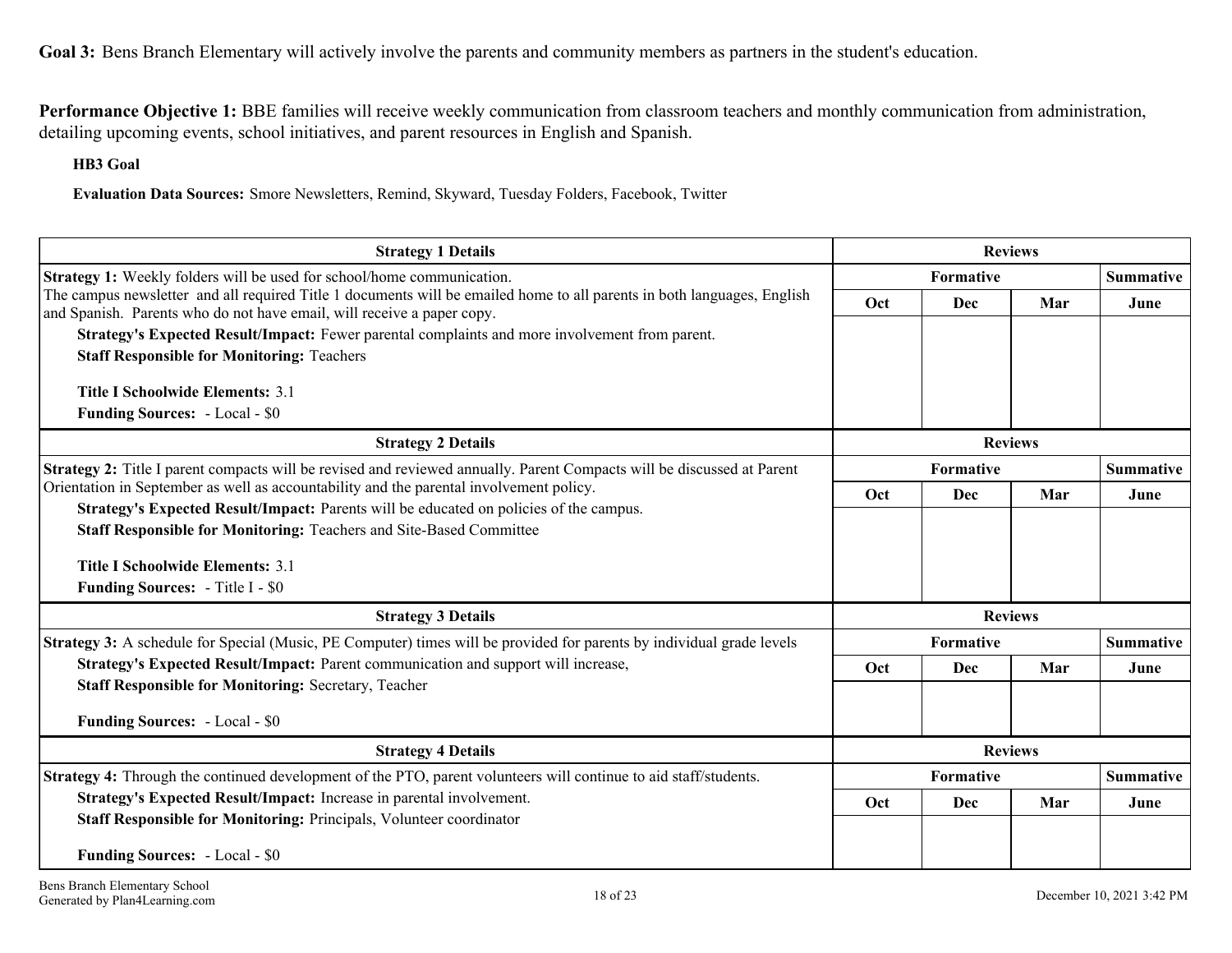| <b>Strategy 5 Details</b>                                                                                                                                      | <b>Reviews</b> |                  |                  |                  |
|----------------------------------------------------------------------------------------------------------------------------------------------------------------|----------------|------------------|------------------|------------------|
| Strategy 5: Utilize Spanish-speaking staff members to improve communication with the Hispanic population.                                                      |                | Formative        |                  | <b>Summative</b> |
| Strategy's Expected Result/Impact: Staff survey/parent survey                                                                                                  | Oct            | Dec              | Mar              | June             |
| Staff Responsible for Monitoring: ELL Specialist, , aides, Bilingual teachers, aides                                                                           |                |                  |                  |                  |
| Funding Sources: - Title III - \$0, - State BIL/ESL - \$0, - Local - \$0                                                                                       |                |                  |                  |                  |
| <b>Strategy 6 Details</b>                                                                                                                                      | <b>Reviews</b> |                  |                  |                  |
| Strategy 6: Various events will be held to increase community involvement and visibility, such as a Festival, Food Drive,                                      |                | <b>Formative</b> |                  | <b>Summative</b> |
| Coat and Toy Drive, and the like.<br><b>Strategy's Expected Result/Impact: Community Participation</b>                                                         | Oct            | Dec              | Mar              | June             |
| Staff Responsible for Monitoring: Principal, Teachers, PTO, Student Council, NEHS                                                                              |                |                  |                  |                  |
|                                                                                                                                                                |                |                  |                  |                  |
| <b>Funding Sources: - Local - \$0</b>                                                                                                                          |                |                  |                  |                  |
| <b>Strategy 7 Details</b>                                                                                                                                      |                |                  | <b>Reviews</b>   |                  |
| Strategy 7: Implement backpack (food) program for homeless students in need.                                                                                   | Formative      |                  | <b>Summative</b> |                  |
| Strategy's Expected Result/Impact: Participation by students in need                                                                                           | Oct            | Dec              | Mar              | June             |
| Staff Responsible for Monitoring: Counselor, Food Service                                                                                                      |                |                  |                  |                  |
| <b>Funding Sources:</b> - Title I - \$0, - Local - \$0                                                                                                         |                |                  |                  |                  |
| <b>Strategy 8 Details</b>                                                                                                                                      |                |                  | <b>Reviews</b>   |                  |
| <b>Strategy 8:</b> Provide opportunities for parents to celebrate student success and participation in various activities. Some                                |                | Formative        | <b>Summative</b> |                  |
| examples are Semester Honor Roll Assemblies, Family Nights for academics and Fine Arts, Academic Pep Rallies, House<br>Celebrations, and Dual Language Nights. | Oct            | Dec              | Mar              | June             |
| Strategy's Expected Result/Impact: Parent involvement will increase as well as communication between home<br>and school.                                       |                |                  |                  |                  |
| Staff Responsible for Monitoring: Principal, Teachers, Counselor                                                                                               |                |                  |                  |                  |
| <b>Title I Schoolwide Elements: 3.2</b>                                                                                                                        |                |                  |                  |                  |
| Funding Sources: Parent Involvement - Title I                                                                                                                  |                |                  |                  |                  |
| <b>Strategy 9 Details</b>                                                                                                                                      |                |                  | <b>Reviews</b>   |                  |
| <b>Strategy 9:</b> Provide training to parents both English and Spanish speaking parents to increase academic and parental                                     |                | Formative        |                  | <b>Summative</b> |
| involvement through "Parenting Partners".<br>Strategy's Expected Result/Impact: Increased parent volunteers, student scores on CBAs, decrease in behavior      | Oct            | <b>Dec</b>       | Mar              | June             |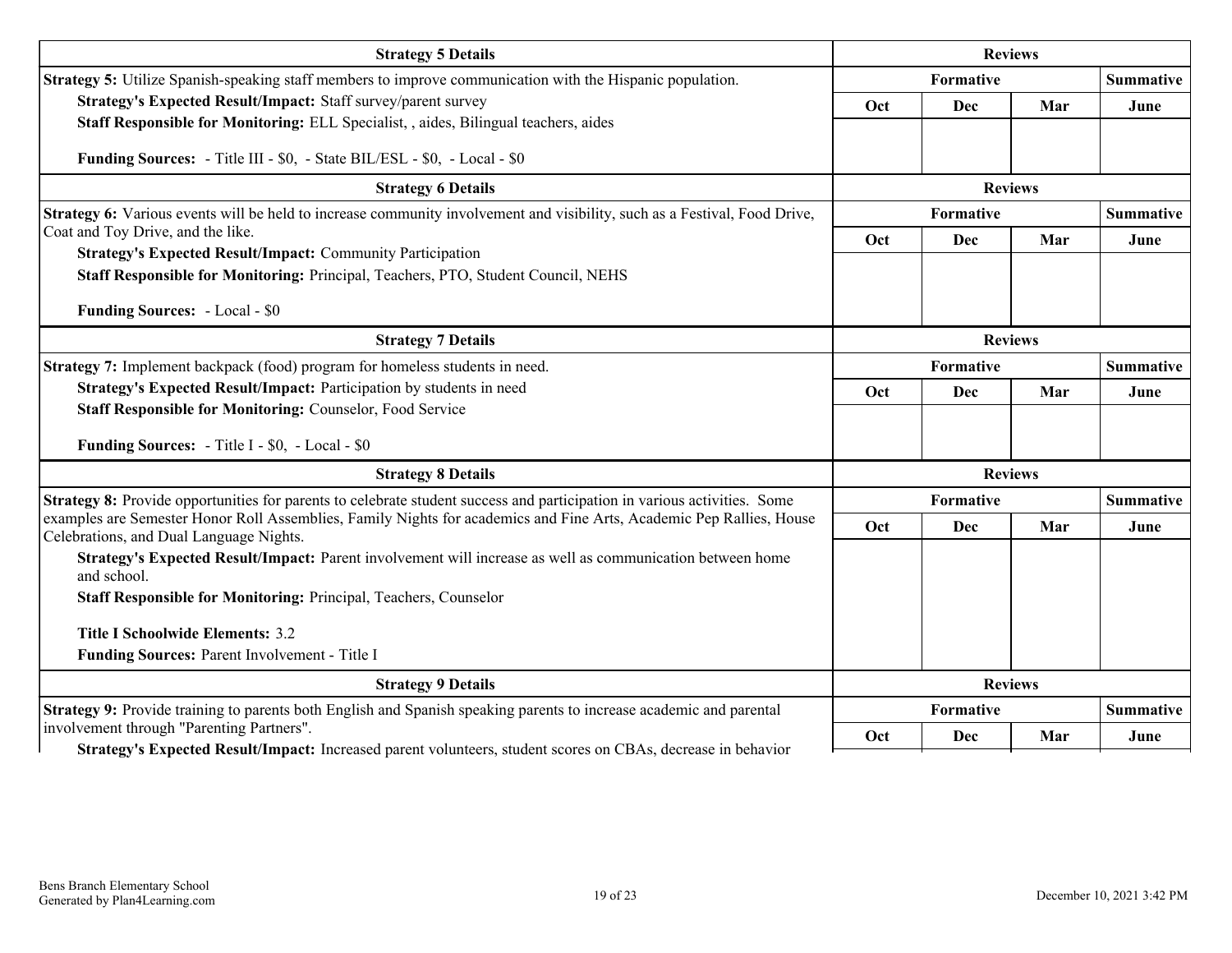| referrals<br>Staff Responsible for Monitoring: Administrators, ELL Specialist, Counselor    |             |  |  |
|---------------------------------------------------------------------------------------------|-------------|--|--|
| <b>Title I Schoolwide Elements: 3.2</b><br><b>Funding Sources:</b> - Title I, - Local - \$0 |             |  |  |
|                                                                                             |             |  |  |
|                                                                                             |             |  |  |
| Continue/Modify<br>Accomplished<br>No Progress<br>100%<br>0%                                | Discontinue |  |  |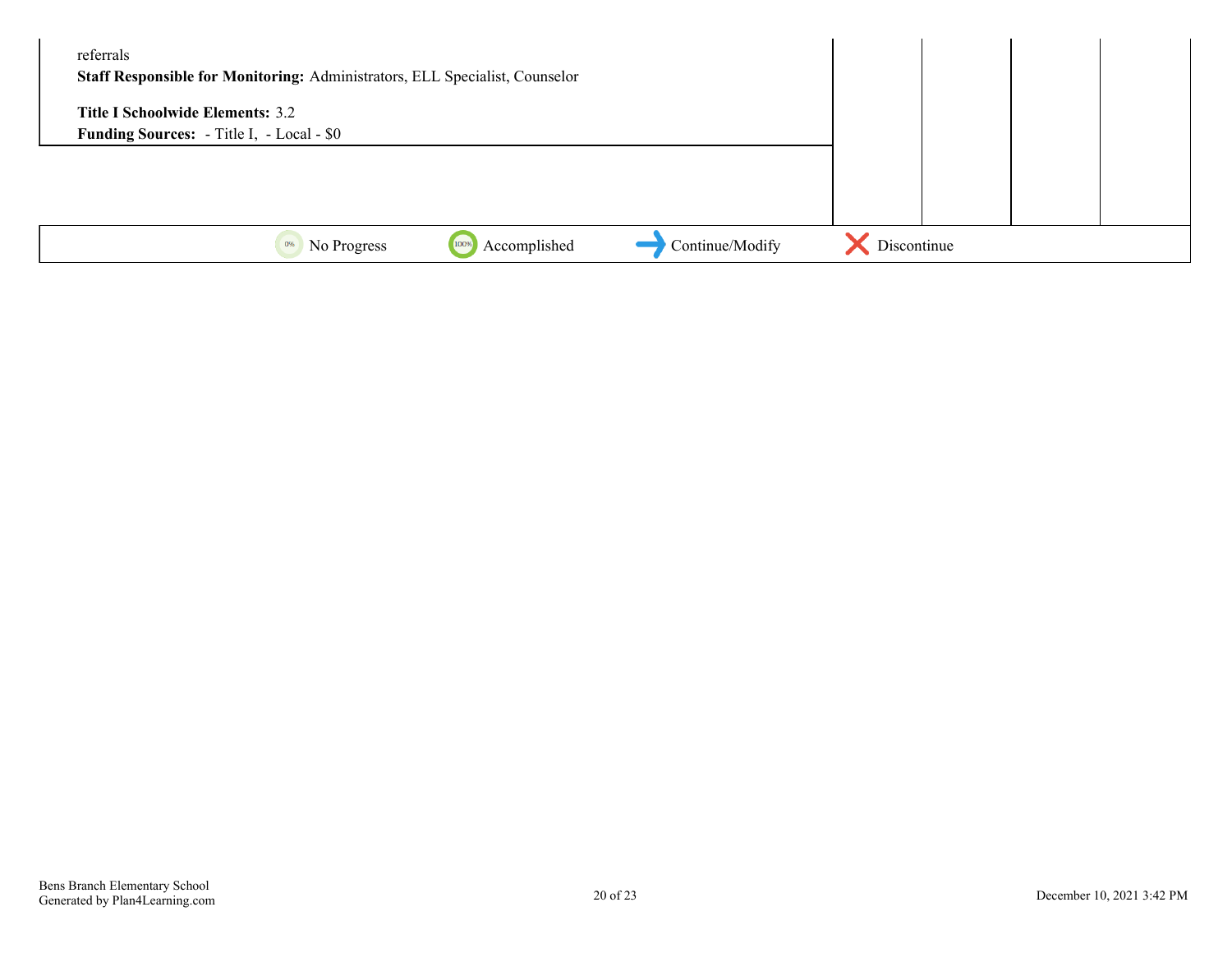**Goal 3:** Bens Branch Elementary will actively involve the parents and community members as partners in the student's education.

**Performance Objective 2:** BBE will provide multiple opportunities/events for parental involvement and community outreach during the 2021-2022 school year.

**Evaluation Data Sources:** Title I Sign-In Sheets, Newsletters, Remind, Skyward, Tuesday Folders, Facebook, Twitter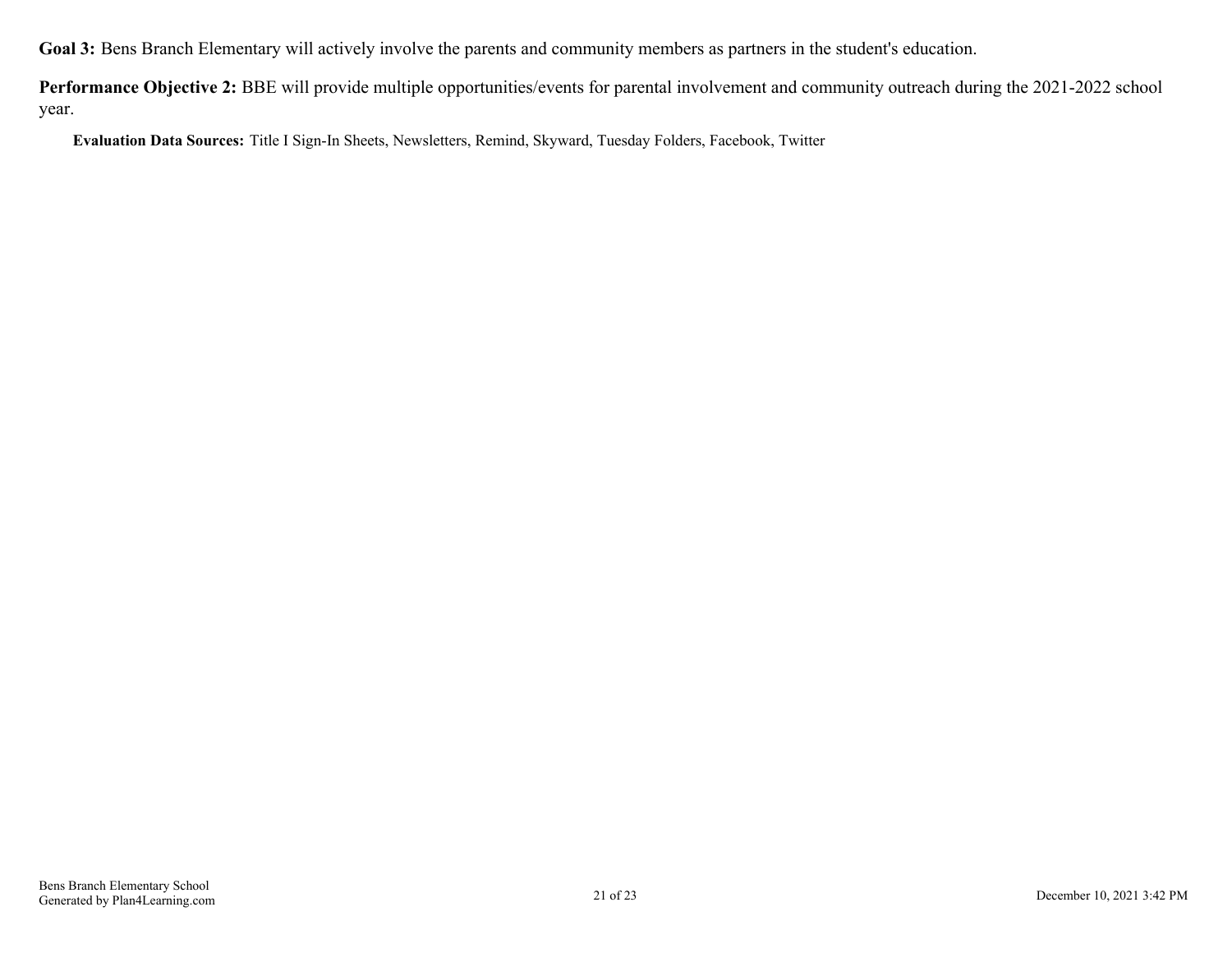<span id="page-21-0"></span>Goal 4: Bens Branch Elementary will engage in proactive planning and visioning to respond to the changing educational needs of the district and to maximize our resources.

Performance Objective 1: BBE teachers, administrators, and paraprofessionals will participate in meaningful and quality professional growth opportunities.

**HB3 Goal**

**Evaluation Data Sources:** Training Certificates, Canvas Course, Reading Academy, Master Teacher Courses

| <b>Strategy 1 Details</b>                                                                                             | <b>Reviews</b>   |                  |                |                  |
|-----------------------------------------------------------------------------------------------------------------------|------------------|------------------|----------------|------------------|
| Strategy 1: BBE will have 100% highly effective teachers and 100% highly qualified paraprofessionals on staff.        | <b>Formative</b> |                  |                | <b>Summative</b> |
| Strategy's Expected Result/Impact: Stronger instruction for all students.                                             | Oct              | <b>Dec</b>       | Mar            | June             |
| <b>Staff Responsible for Monitoring: Principals</b>                                                                   |                  |                  |                |                  |
| <b>Funding Sources:</b> - Title I - \$0                                                                               |                  |                  |                |                  |
| <b>Strategy 2 Details</b>                                                                                             | <b>Reviews</b>   |                  |                |                  |
| <b>Strategy 2:</b> Novice teachers will be provided with mentors.                                                     |                  | <b>Formative</b> |                | <b>Summative</b> |
| Strategy's Expected Result/Impact: Stronger instructional strategies and classroom management for novice<br>teachers. | Oct              | Dec              | Mar            | June             |
| <b>Staff Responsible for Monitoring: Principals, Mentors</b>                                                          |                  |                  |                |                  |
| <b>Funding Sources:</b> - Title II                                                                                    |                  |                  |                |                  |
| <b>Strategy 3 Details</b>                                                                                             |                  |                  | <b>Reviews</b> |                  |
| Strategy 3: Select BBE Teacher of the Year and Employees of the Year.                                                 |                  | <b>Formative</b> |                | Summative        |
| Strategy's Expected Result/Impact: Teacher support and motivation as well as recognition.                             | Oct              | <b>Dec</b>       | Mar            | June             |
| <b>Staff Responsible for Monitoring: BBE staff</b>                                                                    |                  |                  |                |                  |
| <b>Funding Sources: - Local - \$0</b>                                                                                 |                  |                  |                |                  |
| <b>Strategy 4 Details</b>                                                                                             |                  |                  | <b>Reviews</b> |                  |
| <b>Strategy 4: Provide Intervention/Enrichment Time</b>                                                               |                  | Formative        |                | <b>Summative</b> |
| Strategy's Expected Result/Impact: Improved overall academics, CBA scores and STAAR data                              | Oct              | <b>Dec</b>       | Mar            | June             |
| <b>Staff Responsible for Monitoring: principals and staff</b>                                                         |                  |                  |                |                  |
| <b>Funding Sources: - Local - \$0</b>                                                                                 |                  |                  |                |                  |
| 100%<br>Accomplished<br>Continue/Modify<br>0%<br>No Progress                                                          | Discontinue      |                  |                |                  |